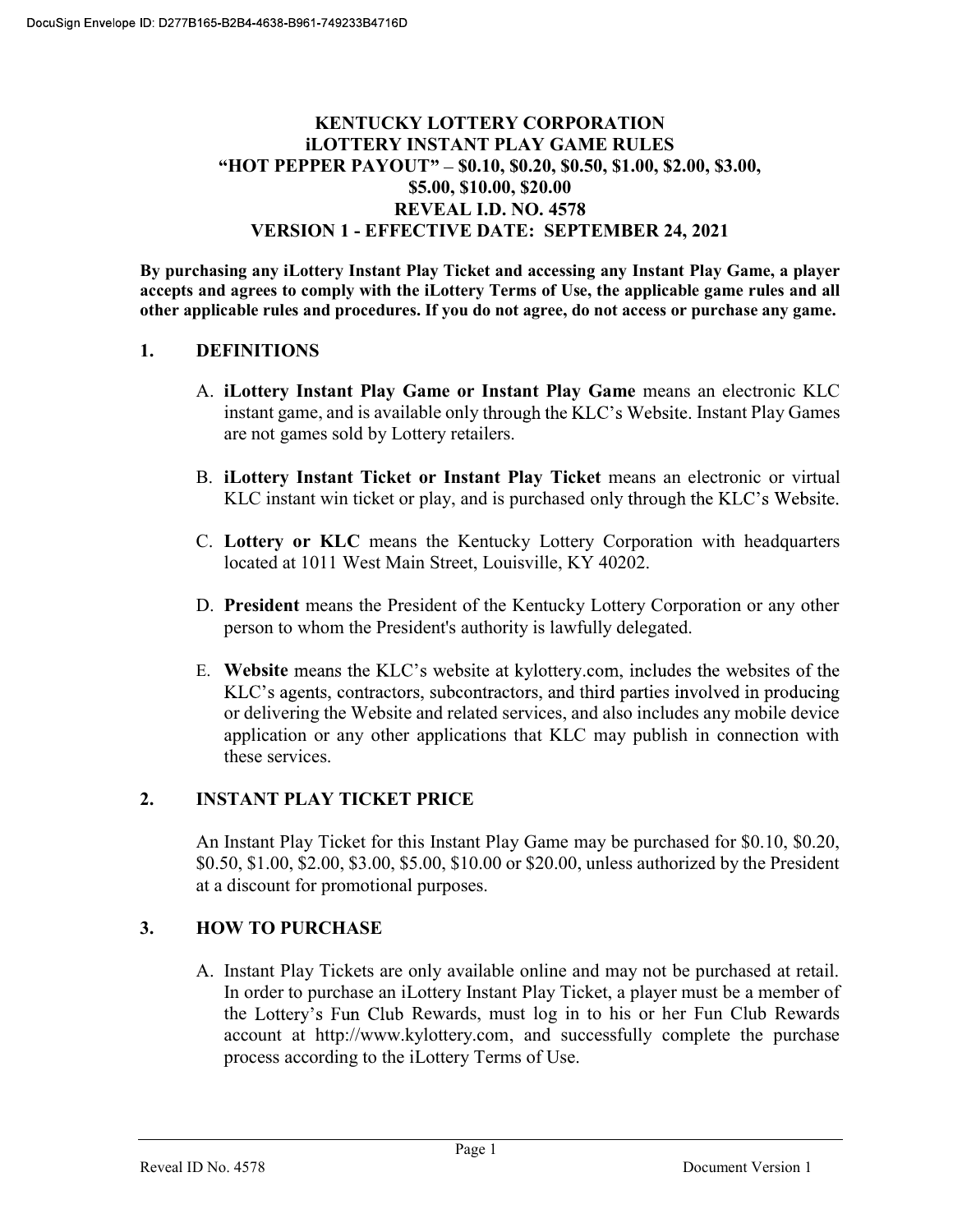- B. To purchase an Instant Play Ticket, the player must be at least 18 years of age, have a valid Kentucky address, be physically located within the Commonwealth of Kentucky at the time of the purchase, have a properly registered account, and be using player's own account to purchase a ticket. The KLC may deem invalid any purchases made in violation of these requirements, the iLottery Terms of Use, or other applicable rules, and may refuse to award the prize.
- C. All sales are final. Once the purchase is completed, the player may not cancel the purchase. The player is solely responsible for ensuring that he or she has selected the correct lottery game and all options relating to that game, including, but not limited to, game ticket, number of tickets, and price of tickets. Purchases made in error will not be refunded.
- D. Player is solely responsible for obtaining and maintaining any equipment and connectivity necessary to access the Website and purchase an Instant Play Ticket. Games may not be available on certain devices due to operating requirements associated with the Games. The Lottery makes no representations or warranties as to a player's ability to access, purchase, and play any game, or that the Website or games will display correctly on all devices on which they can be viewed.
- E. Players may have the option to "Buy Now" or "Try Now." By design, the Game play and player experience are the same, although there are important differences. By choosing "Buy Now," the player elects to purchase the Instant Play Ticket, and the purchase value will be deducted from the player's account. Once confirmed, Instant Play Ticket purchases cannot be voided or cancelled. If a Game player chooses "Try Now," the player acknowledges that he or she is playing a trial version of the Instant Play Game; the player is not purchasing an Instant Play Ticket, and the player will not be awarded a cash prize even though the Game results may reveal a prize.

# 4. HOW TO PLAY

The object of Hot Pepper Payout is to press each Fire symbol to reveal Chili symbols.

To begin play, the player must select their price point before purchasing the game, and then the player must complete the purchase process set out in the iLottery Terms of Use. The outcome of the player's ticket is determined at the time of the ticket purchase. At the start of the game, Hot Pepper Payout displays five (5) vertical columns. Each column has a corresponding multiplier and Fire symbols.

Reveal Red Chili symbols to instantly win the corresponding prize amount. Reveal all Red Chili symbols within a single column to multiply the prizes won in the completed column by the corresponding prize multiplier. Multiple prizes may be awarded. Each column is played separately.

Reveal a Golden Chili symbol to trigger the bonus game.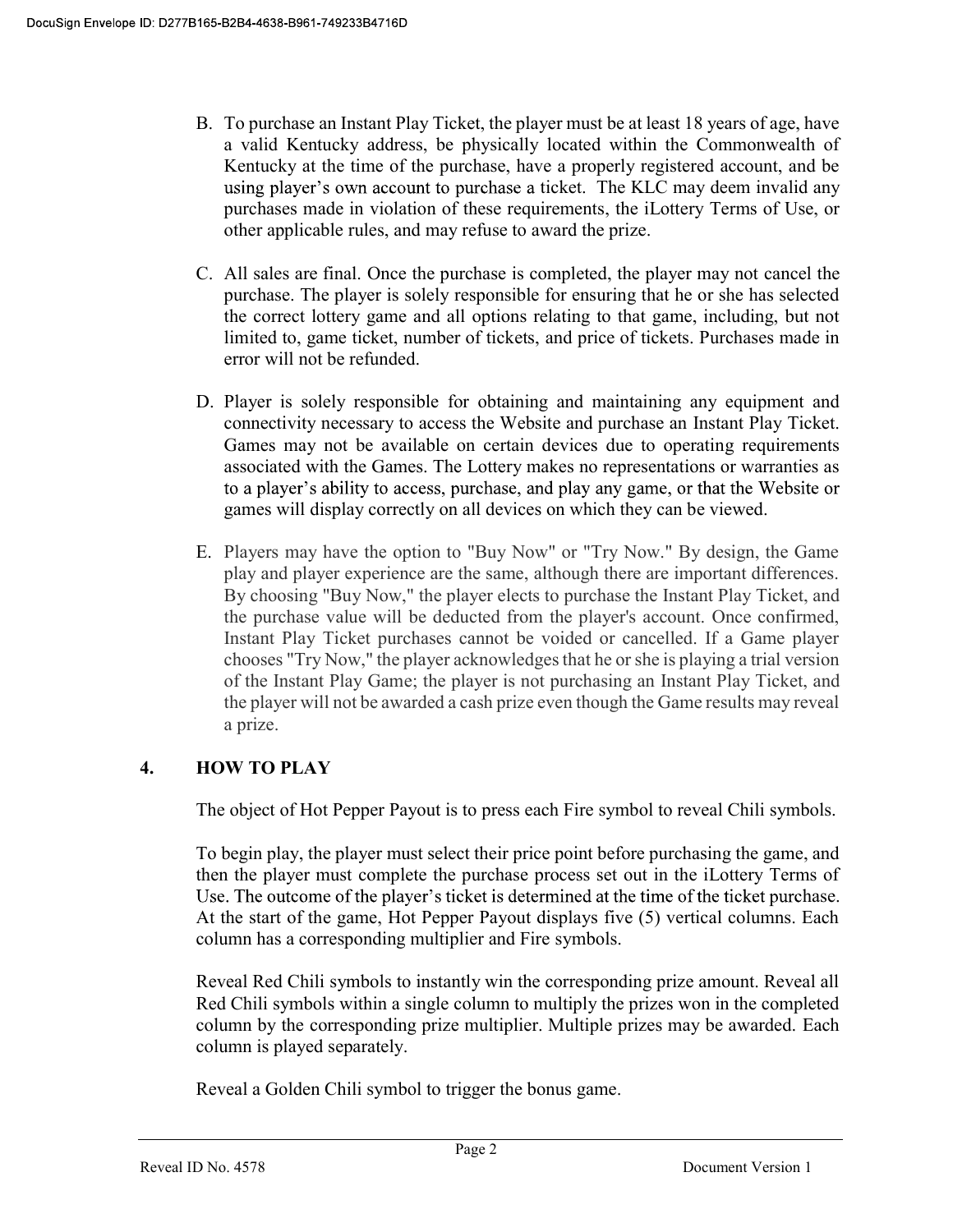In the bonus game, press each purple tile to reveal different colored Chili symbols or multiplier values. Win the prize indicated in the corresponding Chili Meter when the first meter is filled with four (4) of the same-colored Chili symbols. Only one (1) prize may be awarded per bonus game.

Starting from 1x, the multiplier meter will increase by adding the value of any revealed multipliers. Revealing a multiplier will move the Multiplier Meter along the number of spaces equal to the revealed multiplier value, up to 20x. Once a Chili Meter is full, the prize won in the completed Chili Meter will be multiplied by highlighted value on the Multiplier Meter for the total bonus prize won. The total bonus prize won will be added to any prizes won in the main game.

Press REVEAL ALL to play the game to completion automatically.

The game ends when all symbols and any triggered bonus items are revealed. A message appears, indicating the game's outcome.

# 5. DETERMINATION OF PRIZE WINNERS

- A. iLottery Instant Play Games are games of chance, and the outcome of a play in the case of any Game is determined by the system at the point of purchase and is not affected by the skill, judgment or action of the player. The system distributes outcomes based on the probabilities within the prize structure. The overall chances of winning in a Game at each prize level are determined by the prize structure. Outcome will not be affected by a disconnection from the system after point of purchase.
- B. The revealing of the play symbols on the Instant Play Ticket does not determine if the Instant Play Ticket is a winning Ticket. The revealing of the play symbols is for entertainment purposes only.
- C. A player who validly purchases an iLottery Instant Play Ticket using his or her Fun Club Rewards account, and according to these rules and the iLottery Terms of Use, is the owner of the iLottery Instant Play Ticket, is entitled to any prize won on that ticket, subject to all requirements necessary to claim the prize. An iLottery Instant Play Ticket is a NOT bearer instrument. Neither the electronic record of purchase, nor any other confirmation of the purchase is a bearer instrument. An iLottery Instant Play Ticket may not be assigned or transferred, except as allowed or required by law.
- D. If an iLottery Instant Game play is not played out to completion for any reason, including the interruption of the player, loss of connectivity during game play or Game termination by the Lottery, the player will be notified by email that the Game has not been completed and that the Game will be available for a specified time. If the play is not completed within that time, play will be completed automatically by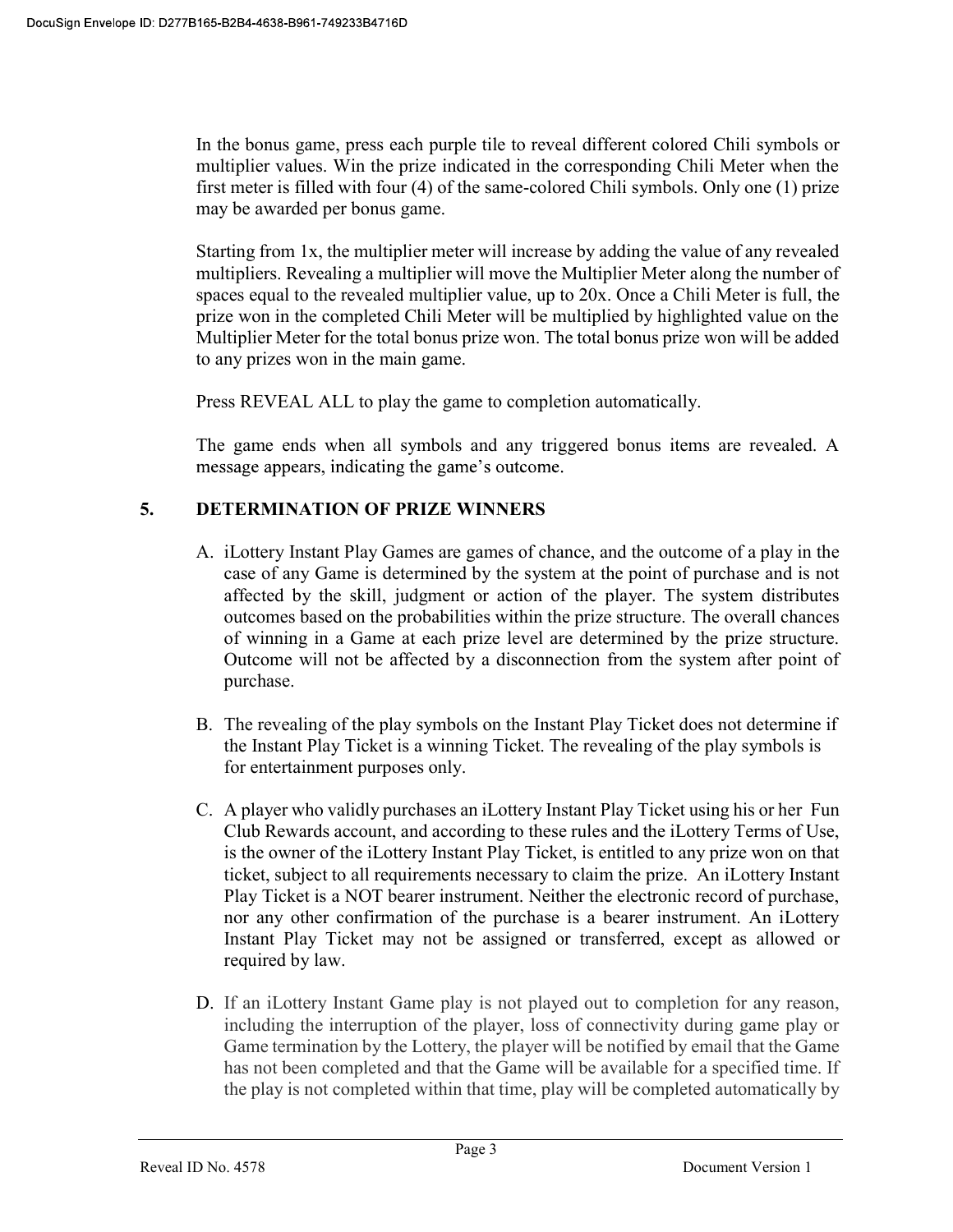the system on the player's behalf to reveal the outcome determined at the point of purchase. The player will be notified by email of such outcome, and the prize claim and payment process remains the same, whether player plays the game to completion or the game is completed automatically.

#### 6. PRIZE STRUCTURES AND ODDS

Duplicate prize amounts indicate multiple ways to win the same prize amount; different odds may apply to each way to win.

#### PRICE: \$0.10

|                         | <b>Prize Value</b> | <b>Odds Per Play</b> |
|-------------------------|--------------------|----------------------|
| \$                      | 750.00             | 1:2,000,000.00       |
| \$                      | 200.00             | 1:2,000,000.00       |
| \$                      | 100.00             | 1:1,000,000.00       |
| $\overline{\$}$         | 50.00              | 1:666,666.67         |
| $\overline{\$}$         | 30.00              | 1:2,000,000.00       |
| $\overline{\$}$         | 30.00              | 1:666,666.67         |
| $\overline{\mathbb{S}}$ | 25.00              | 1:2,000,000.00       |
| $\overline{\$}$         | 25.00              | 1:666,666.67         |
| \$                      | 20.00              | 1:1,000,000.00       |
| $\overline{\$}$         | 20.00              | 1:500,000.00         |
| \$                      | 18.00              | 1:1,000,000.00       |
| \$                      | 18.00              | 1:500,000.00         |
| \$                      | 16.00              | 1:1,000,000.00       |
| \$                      | 16.00              | 1: 333, 333.33       |
| $\overline{\mathbb{S}}$ | 15.00              | 1:1,000,000.00       |
| $\overline{\$}$         | 15.00              | 1: 333, 333.33       |
| $\overline{\$}$         | 14.00              | 1:666,666.67         |
| \$                      | 14.00              | 1:285,714.29         |
| \$                      | 12.50              | 1:666,666.67         |
| $\overline{\$}$         | 12.50              | 1:285,714.29         |
| $\overline{\mathbb{S}}$ | 12.00              | 1:666,666.67         |
| \$                      | 12.00              | 1: 222, 222.22       |
| \$                      | 10.00              | 1:500,000.00         |
| \$                      | 10.00              | 1:166,666.67         |
| $\overline{\$}$         | 9.00               | 1:400,000.00         |
| $\overline{\mathbb{S}}$ | 9.00               | 1: 133,333.33        |
| $\overline{\$}$         | 8.00               | 1: 333, 333.33       |
| \$                      | 8.00               | 1:111,111.11         |
| \$                      | 7.50               | 1:285,714.29         |
| \$                      | 7.50               | 1:95,238.10          |
| \$                      | 7.00               | 1:250,000.00         |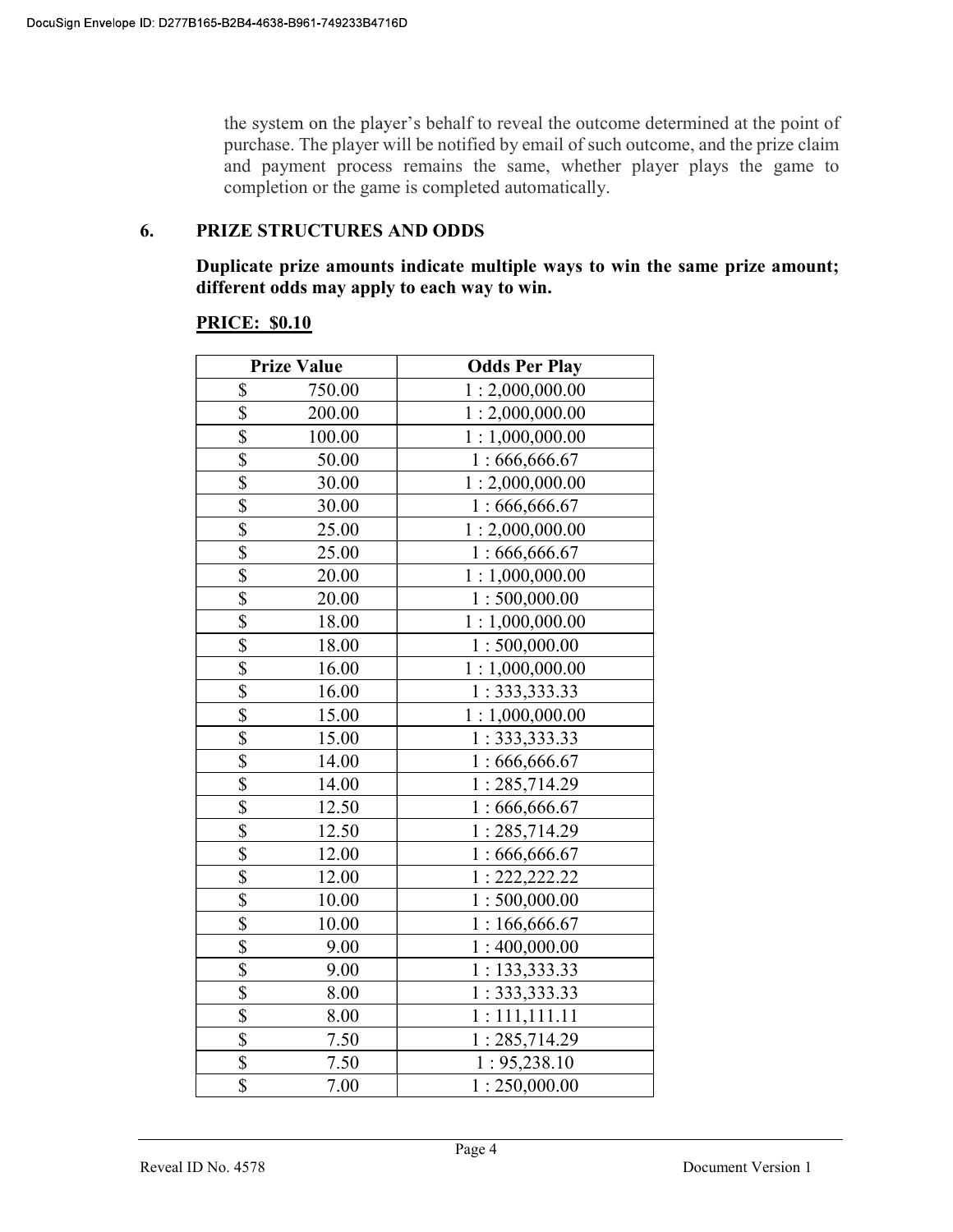|                          | <b>Prize Value</b> | <b>Odds Per Play</b> |
|--------------------------|--------------------|----------------------|
| \$                       | 7.00               | 1: 83,333.33         |
| \$                       | 6.50               | 1: 222, 222.22       |
| \$                       | 6.50               | 1:74,074.07          |
| \$                       | 6.00               | 1:200,000.00         |
| \$                       | 6.00               | 1:66,666.67          |
| \$                       | 5.40               | 1:166,666.67         |
| \$                       | 5.40               | 1:52,631.58          |
| \$                       | 5.00               | 1:52,631.58          |
| \$                       | 5.00               | 1:17,857.14          |
| \$                       | 4.80               | 1:40,000.00          |
| \$                       | 4.80               | 1:13,333.33          |
| \$                       | 4.50               | 1: 32,258.06         |
| $\overline{\mathcal{S}}$ | 4.50               | 1:10,638.30          |
| $\overline{\mathcal{S}}$ | 4.20               | 1:26,666.67          |
| \$                       | 4.20               | 1:8,888.89           |
| $\overline{\mathcal{S}}$ | 4.00               | 1:20,000.00          |
| \$                       | 4.00               | 1:6,666.67           |
| \$                       | 3.60               | 1:16,000.00          |
| \$                       | 3.60               | 1:5,333.33           |
| \$                       | 3.50               | 1:10,638.30          |
| \$                       | 3.50               | 1:3,558.72           |
| \$                       | 3.20               | 1:8,000.00           |
| \$                       | 3.20               | 1:2,666.67           |
| \$                       | 3.00               | 1:6,410.26           |
| \$                       | 3.00               | 1:2,132.20           |
| \$                       | 2.80               | 1:5,333.33           |
| \$                       | 2.80               | 1:1,777.78           |
| \$                       | 2.50               | 1:4,000.00           |
| $\overline{\mathbb{S}}$  | 2.50               | 1:1,333.33           |
| \$                       | 2.40               | 1:3,200.00           |
| \$                       | 2.40               | 1:1,066.67           |
| \$                       | 2.00               | 1:2,666.67           |
| \$                       | 2.00               | 1:888.89             |
| \$                       | 1.60               | 1:2,000.00           |
| \$                       | 1.60               | 1:666.67             |
| \$                       | 1.50               | 1:1,600.00           |
| $\overline{\$}$          | 1.50               | 1: 533.33            |
| \$                       | 1.20               | 1:1,333.33           |
| \$                       | 1.20               | 1:444.44             |
| \$                       | 1.00               | 1:8,000.00           |
| \$                       | 1.00               | 1:2,666.67           |
| \$                       | 0.90               | 1: 5,333.33          |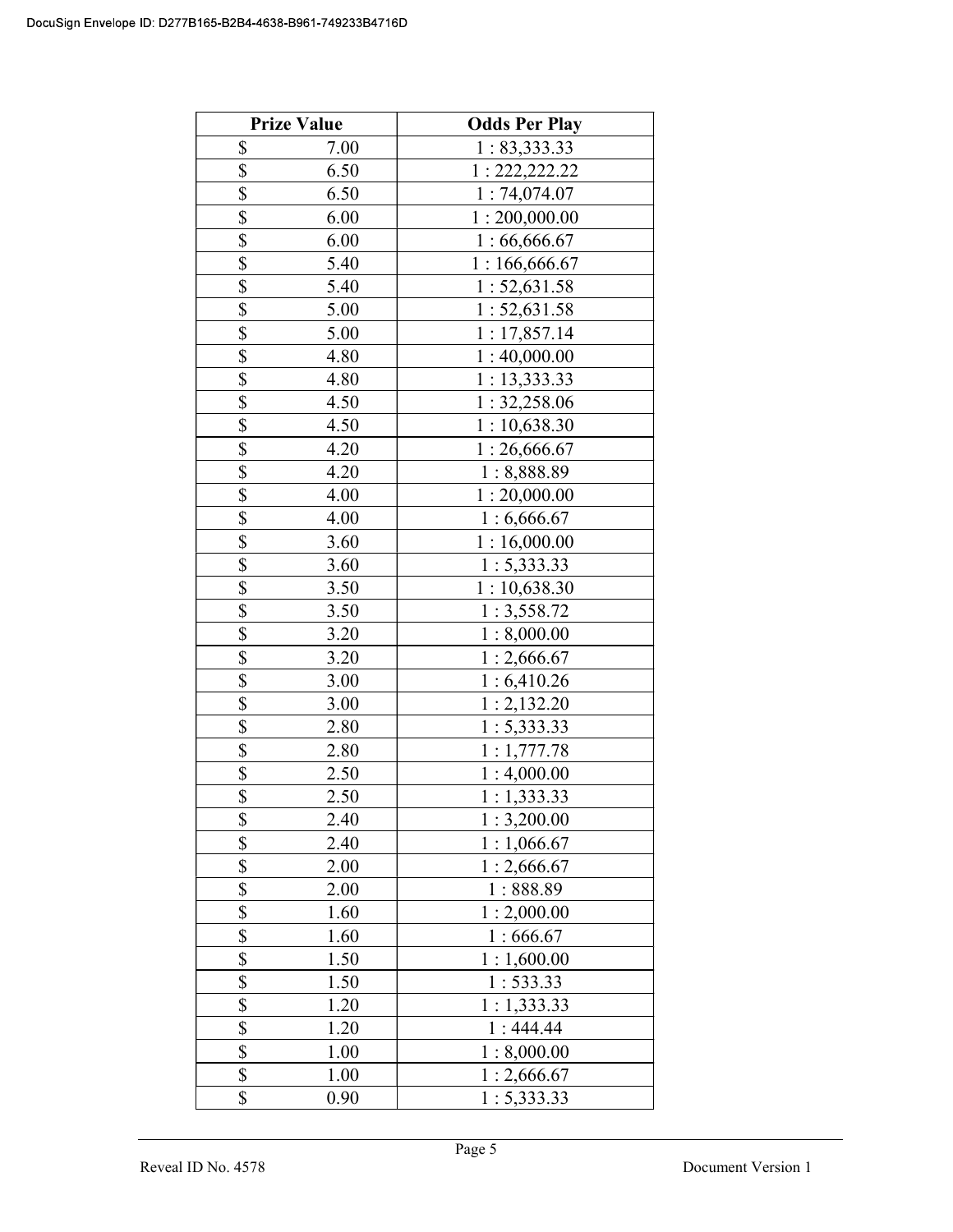| <b>Prize Value</b> | <b>Odds Per Play</b> |
|--------------------|----------------------|
| \$<br>0.90         | 1:1,777.78           |
| \$<br>0.80         | 1:3,200.00           |
| \$<br>0.80         | 1:1,066.67           |
| \$<br>0.70         | 1:1,600.00           |
| \$<br>0.70         | 1: 533.33            |
| \$<br>0.60         | 1:1,066.67           |
| \$<br>0.60         | 1:355.56             |
| \$<br>0.50         | 1:800.00             |
| \$<br>0.50         | 1:266.67             |
| \$<br>0.40         | 1:320.00             |
| \$<br>0.40         | 1:106.67             |
| \$<br>0.30         | 1:160.00             |
| \$<br>0.30         | 1:53.33              |
| \$<br>0.20         | 1:36.75              |
| \$<br>0.20         | 1:12.25              |
| \$<br>0.10         | 1:9.70               |

## PRICE: \$0.20

| <b>Prize Value</b> | <b>Odds Per Play</b> |
|--------------------|----------------------|
| \$<br>1,500.00     | 1:2,000,000.00       |
| \$<br>400.00       | 1:2,000,000.00       |
| \$<br>200.00       | 1:1,000,000.00       |
| \$<br>100.00       | 1:666,666.67         |
| \$<br>60.00        | 1:2,000,000.00       |
| \$<br>60.00        | 1:666,666.67         |
| \$<br>50.00        | 1:2,000,000.00       |
| \$<br>50.00        | 1:666,666.67         |
| \$<br>40.00        | 1:1,000,000.00       |
| \$<br>40.00        | 1:500,000.00         |
| \$<br>36.00        | 1:1,000,000.00       |
| \$<br>36.00        | 1:500,000.00         |
| \$<br>32.00        | 1:1,000,000.00       |
| \$<br>32.00        | 1: 333, 333.33       |
| \$<br>30.00        | 1:1,000,000.00       |
| \$<br>30.00        | 1: 333, 333.33       |
| \$<br>28.00        | 1:666,666.67         |
| \$<br>28.00        | 1:285,714.29         |
| \$<br>25.00        | 1:666,666.67         |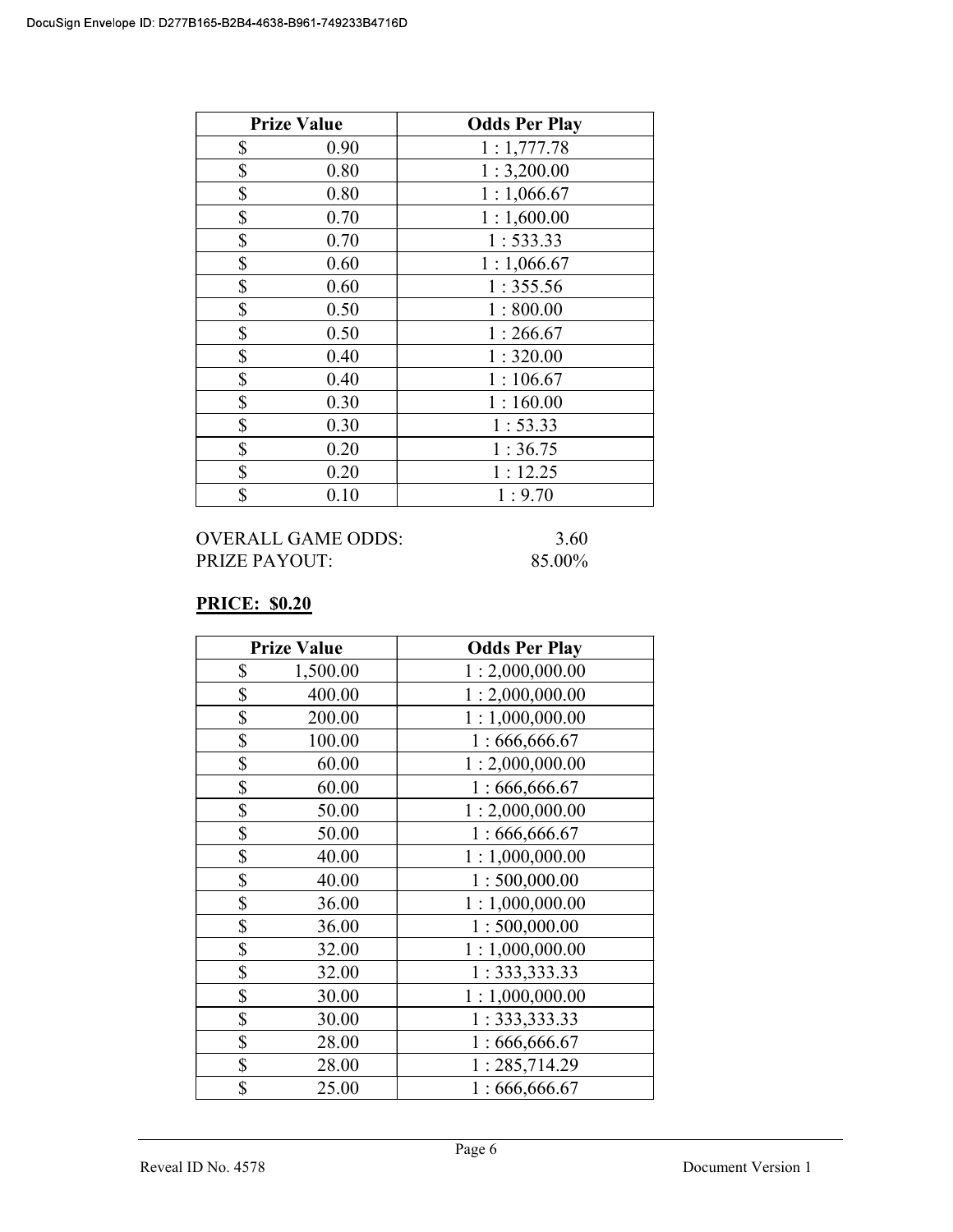| <b>Prize Value</b> | <b>Odds Per Play</b> |
|--------------------|----------------------|
| \$<br>25.00        | 1:285,714.29         |
| \$<br>24.00        | 1:666,666.67         |
| \$<br>24.00        | 1: 222, 222.22       |
| \$<br>20.00        | 1:500,000.00         |
| \$<br>20.00        | 1:166,666.67         |
| \$<br>18.00        | 1:400,000.00         |
| \$<br>18.00        | 1: 133,333.33        |
| \$<br>16.00        | 1: 333, 333.33       |
| \$<br>16.00        | 1:111,111.11         |
| \$<br>15.00        | 1:285,714.29         |
| \$<br>15.00        | 1: 95,238.10         |
| \$<br>14.00        | 1:250,000.00         |
| \$<br>14.00        | 1: 83,333.33         |
| \$<br>13.00        | 1: 222, 222.22       |
| \$<br>13.00        | 1:74,074.07          |
| \$<br>12.00        | 1:200,000.00         |
| \$<br>12.00        | 1:66,666.67          |
| \$<br>10.80        | 1:166,666.67         |
| \$<br>10.80        | 1:52,631.58          |
| \$<br>10.00        | 1: 52, 631.58        |
| \$<br>10.00        | 1:17,857.14          |
| \$<br>9.60         | 1:40,000.00          |
| \$<br>9.60         | 1:13,333.33          |
| \$<br>9.00         | 1: 32,258.06         |
| \$<br>9.00         | 1:10,638.30          |
| \$<br>8.40         | 1:26,666.67          |
| \$<br>8.40         | 1:8,888.89           |
| \$<br>8.00         | 1:20,000.00          |
| \$<br>8.00         | 1:6,666.67           |
| \$<br>7.20         | 1:16,000.00          |
| \$<br>7.20         | 1: 5,333.33          |
| \$<br>7.00         | 1:10,638.30          |
| \$<br>7.00         | 1:3,558.72           |
| \$<br>6.40         | 1:8,000.00           |
| \$<br>6.40         | 1:2,666.67           |
| \$<br>6.00         | 1:6,410.26           |
| \$<br>6.00         | 1:2,132.20           |
| \$<br>5.60         | 1: 5,333.33          |
| \$<br>5.60         | 1:1,777.78           |
| \$<br>5.00         | 1:4,000.00           |
| \$<br>5.00         | 1:1,333.33           |
| \$<br>4.80         | 1:3,200.00           |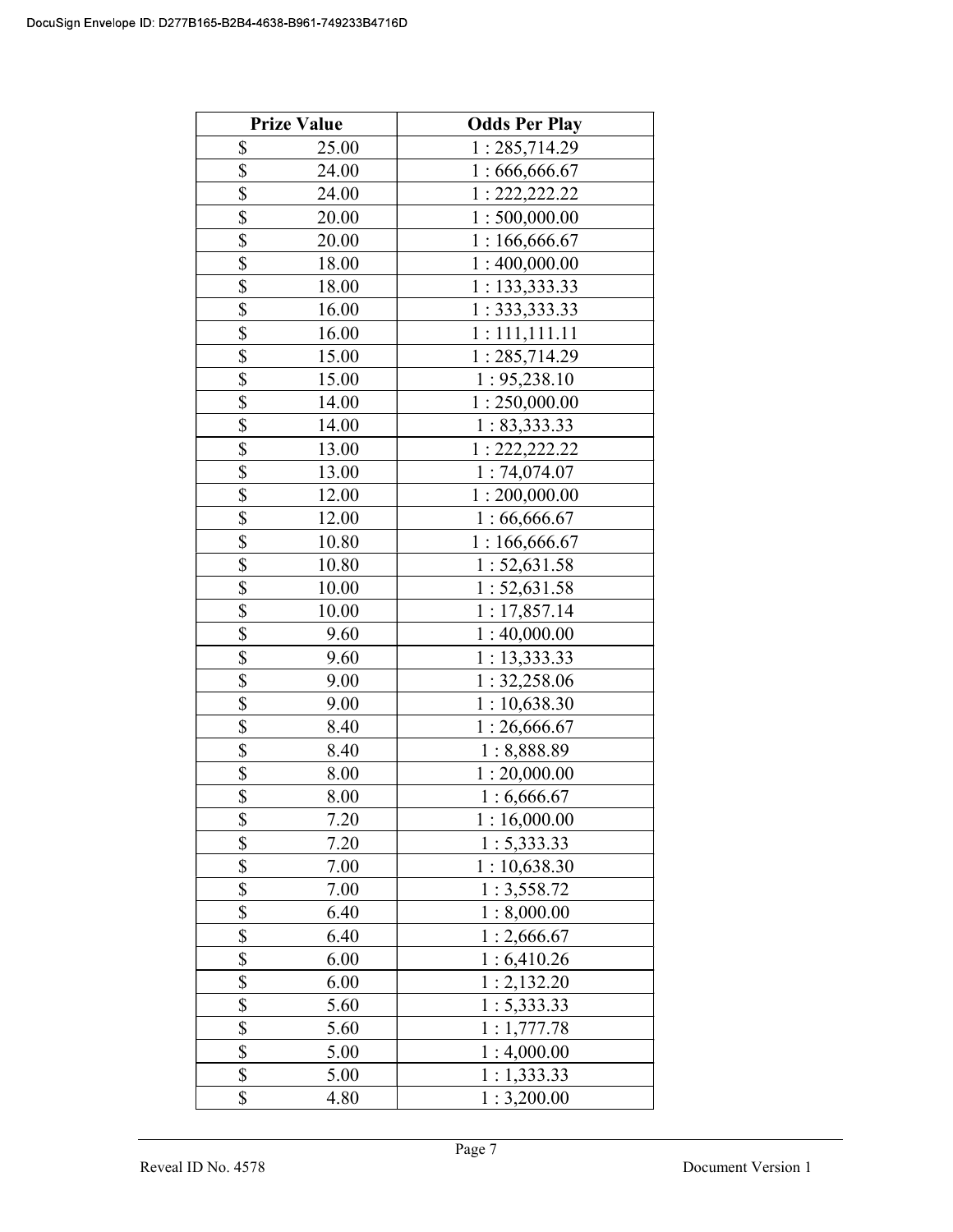|                         | <b>Prize Value</b> | <b>Odds Per Play</b> |
|-------------------------|--------------------|----------------------|
| \$                      | 4.80               | 1:1,066.67           |
| \$                      | 4.00               | 1:2,666.67           |
| \$                      | 4.00               | 1:888.89             |
| $\overline{\mathbb{S}}$ | 3.20               | 1:2,000.00           |
| $\overline{\$}$         | 3.20               | 1:666.67             |
| $\overline{\$}$         | 3.00               | 1:1,600.00           |
|                         | 3.00               | 1: 533.33            |
| $rac{1}{3}$             | 2.40               | 1:1,333.33           |
| $\overline{\$}$         | 2.40               | 1:444.44             |
| $\overline{\$}$         | 2.00               | 1:8,000.00           |
| $\overline{\$}$         | 2.00               | 1:2,666.67           |
| $\overline{\$}$         | 1.80               | 1: 5,333.33          |
| $\overline{\$}$         | 1.80               | 1:1,777.78           |
| $\overline{\$}$         | 1.60               | 1:3,200.00           |
| $\overline{\mathbb{S}}$ | 1.60               | 1:1,066.67           |
| \$                      | 1.40               | 1:1,600.00           |
| $\overline{\$}$         | 1.40               | 1: 533.33            |
| $\overline{\$}$         | 1.20               | 1:1,066.67           |
| \$                      | 1.20               | 1:355.56             |
| \$                      | 1.00               | 1:800.00             |
| \$                      | 1.00               | 1:266.67             |
| \$                      | 0.80               | 1:320.00             |
| \$                      | 0.80               | 1:106.67             |
| $\overline{\$}$         | 0.60               | 1:160.00             |
| \$                      | 0.60               | 1:53.33              |
| $\overline{\$}$         | 0.40               | 1:36.75              |
| \$                      | 0.40               | 1:12.25              |
| \$                      | 0.20               | 1:9.70               |

# PRICE: \$0.50

| <b>Prize Value</b> |          | <b>Odds Per Play</b> |
|--------------------|----------|----------------------|
|                    | 2,000.00 | 1:2,000,000.00       |
|                    | 1,000.00 | 1:2,000,000.00       |
|                    | 500.00   | 1:1,000,000.00       |
|                    | 250.00   | 1:666,666.67         |
|                    | 150.00   | 1:2,000,000.00       |
|                    | 150.00   | 1:666,666.67         |
|                    | 125.00   | 1:2,000,000.00       |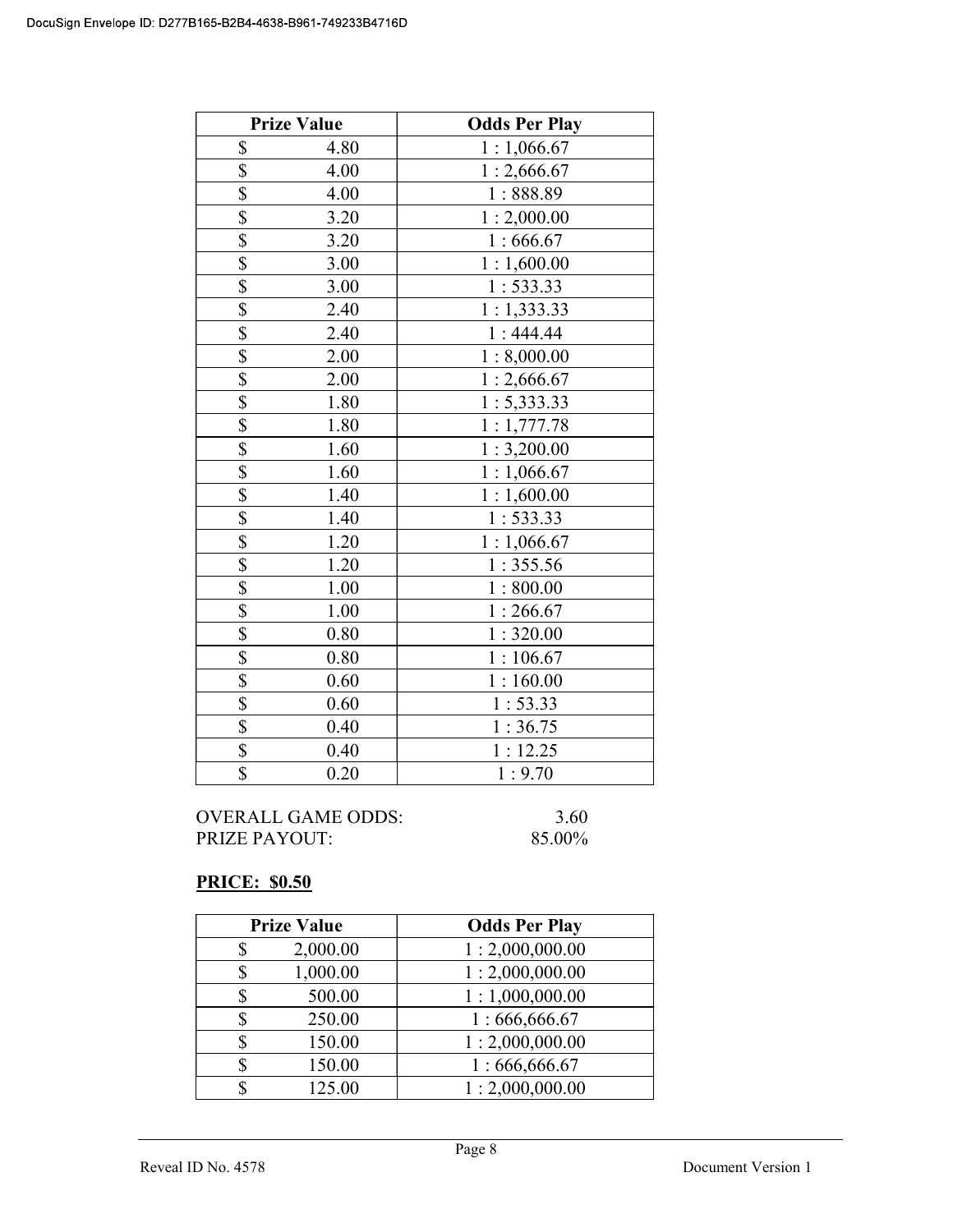|                          | <b>Prize Value</b> | <b>Odds Per Play</b> |
|--------------------------|--------------------|----------------------|
| \$                       | 125.00             | 1:666,666.67         |
| $\overline{\$}$          | 100.00             | 1:1,000,000.00       |
| \$                       | 100.00             | 1:500,000.00         |
| $\overline{\$}$          | 90.00              | 1:1,000,000.00       |
| $\overline{\$}$          | 90.00              | 1:500,000.00         |
| \$                       | 80.00              | 1:1,000,000.00       |
| \$                       | 80.00              | 1: 333, 333.33       |
| \$                       | 75.00              | 1:1,000,000.00       |
| \$                       | 75.00              | 1: 333, 333.33       |
| \$                       | 70.00              | 1:666,666.67         |
| \$                       | 70.00              | 1:285,714.29         |
| $\overline{\$}$          | 62.50              | 1:666,666.67         |
| \$                       | 62.50              | 1:285,714.29         |
| \$                       | 60.00              | 1:666,666.67         |
| \$                       | 60.00              | 1: 222, 222.22       |
| \$                       | 50.00              | 1:500,000.00         |
| \$                       | 50.00              | 1:166,666.67         |
| $\overline{\mathbb{S}}$  | 45.00              | 1:400,000.00         |
| $\overline{\mathcal{S}}$ | 45.00              | 1: 133,333.33        |
| \$                       | 40.00              | 1: 333, 333.33       |
| \$                       | 40.00              | 1:111,111.11         |
| \$                       | 37.50              | 1:285,714.29         |
| \$                       | 37.50              | 1: 95,238.10         |
| \$                       | 35.00              | 1:250,000.00         |
| \$                       | 35.00              | 1: 83,333.33         |
| \$                       | 32.50              | 1:222,222.22         |
| \$                       | 32.50              | 1:74,074.07          |
| \$                       | 30.00              | 1:200,000.00         |
| $\overline{\mathbb{S}}$  | 30.00              | 1:66,666.67          |
| \$                       | 27.00              | 1:166,666.67         |
| \$                       | 27.00              | 1:52,631.58          |
| \$                       | 25.00              | 1: 52, 631.58        |
| \$                       | 25.00              | 1:17,857.14          |
| \$                       | 24.00              | 1:40,000.00          |
| $\overline{\mathbb{S}}$  | 24.00              | 13,333.33            |
| \$                       | 22.50              | 1: 32,258.06         |
| \$                       | 22.50              | 1:10,638.30          |
| \$                       | 21.00              | 1:26,666.67          |
| \$                       | 21.00              | 1:8,888.89           |
| \$                       | 20.00              | 1:20,000.00          |
| \$                       | 20.00              | 1:6,666.67           |
| \$                       | 18.00              | 1:16,000.00          |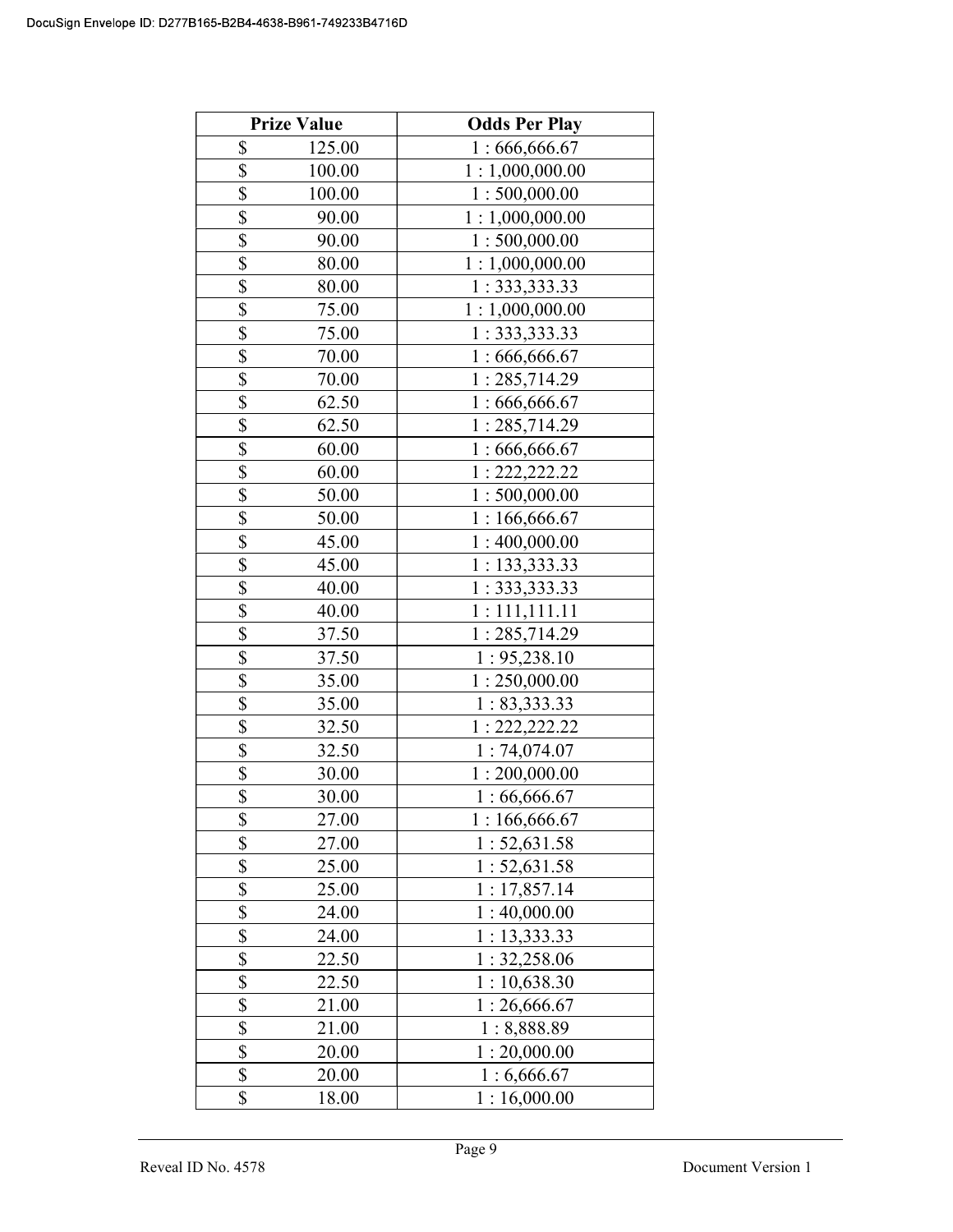|                          | <b>Prize Value</b> | <b>Odds Per Play</b> |
|--------------------------|--------------------|----------------------|
| \$                       | 18.00              | 1: 5,333.33          |
| \$                       | 17.50              | 1:10,638.30          |
| \$                       | 17.50              | 1:3,558.72           |
| \$                       | 16.00              | 1:8,000.00           |
| \$                       | 16.00              | 1:2,666.67           |
| \$                       | 15.00              | 1:6,410.26           |
| \$                       | 15.00              | 1:2,132.20           |
| $\overline{\$}$          | 14.00              | 1: 5,333.33          |
| \$                       | 14.00              | 1:1,777.78           |
| \$                       | 12.50              | 1:4,000.00           |
| \$                       | 12.50              | 1:1,333.33           |
| \$                       | 12.00              | 1:3,200.00           |
| $\overline{\mathbb{S}}$  | 12.00              | 1:1,066.67           |
| $\overline{\mathbb{S}}$  | 10.00              | 1:2,666.67           |
| \$                       | 10.00              | 1:888.89             |
| $\overline{\mathcal{S}}$ | 8.00               | 1:2,000.00           |
| \$                       | 8.00               | 1:666.67             |
| \$                       | 7.50               | 1:1,600.00           |
| \$                       | 7.50               | 1:533.33             |
| \$                       | 6.00               | 1:1,333.33           |
| \$                       | 6.00               | 1:444.44             |
| $\overline{\$}$          | 5.00               | 1:8,000.00           |
| $\overline{\$}$          | 5.00               | 1:2,666.67           |
| \$                       | 4.50               | 1: 5,333.33          |
| \$                       | 4.50               | 1:1,777.78           |
| \$                       | 4.00               | 1:3,200.00           |
| $\overline{\mathbb{S}}$  | 4.00               | 1:1,066.67           |
| \$                       | 3.50               | 1:1,600.00           |
| $\overline{\mathbb{S}}$  | 3.50               | 1:533.33             |
| \$                       | 3.00               | 1:1,066.67           |
| \$                       | 3.00               | 1:355.56             |
| \$                       | 2.50               | 1:800.00             |
| \$                       | 2.50               | 1:266.67             |
| \$                       | 2.00               | 1:320.00             |
| \$                       | 2.00               | 106.67<br>1 :        |
| \$                       | 1.50               | 1:160.00             |
| $\overline{\$}$          | 1.50               | 1:53.33              |
| \$                       | 1.00               | 1:36.16              |
| \$                       | 1.00               | 1:12.05              |
| \$                       | 0.50               | 1:9.87               |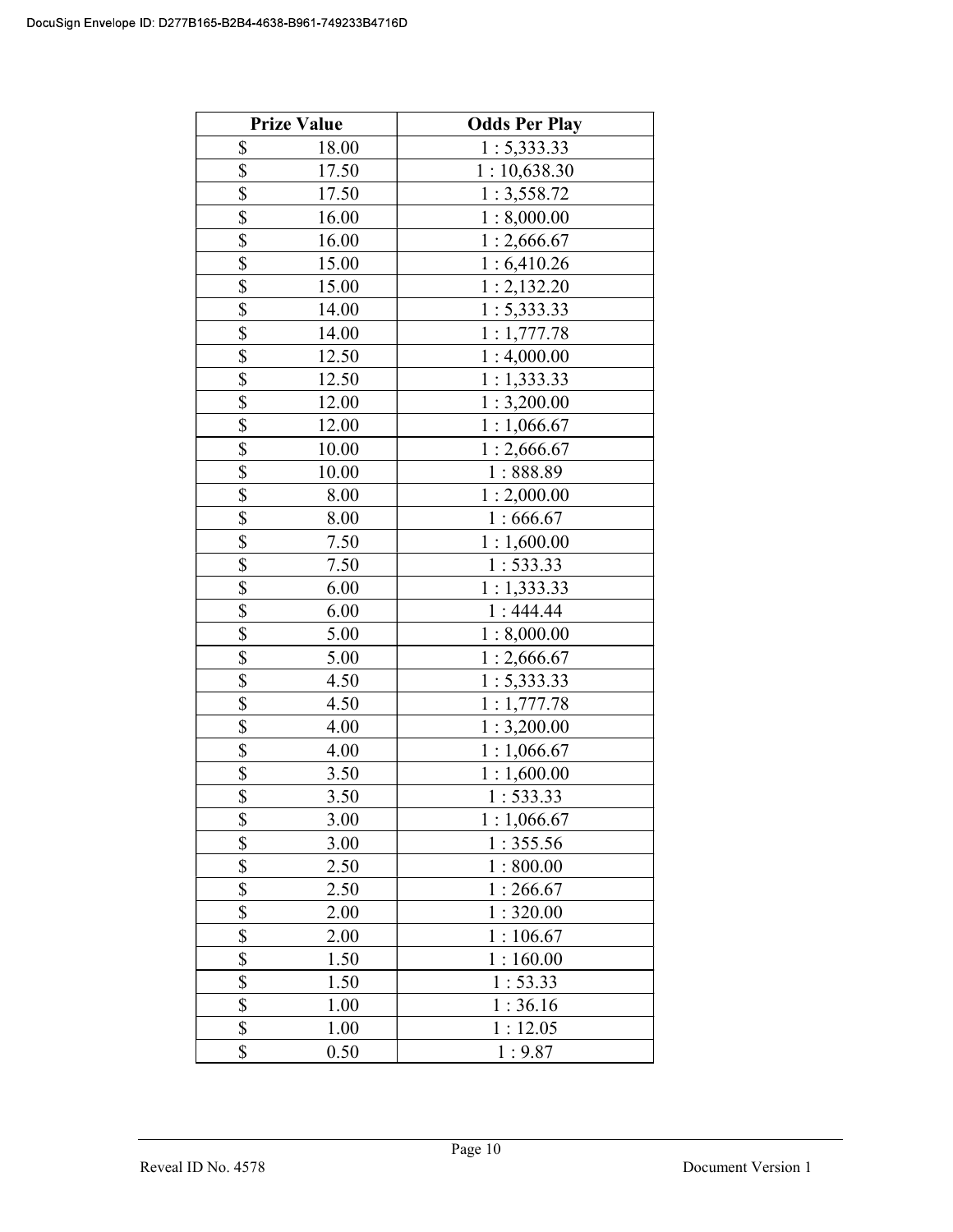| OVERALL GAME ODDS:   | 3.60   |
|----------------------|--------|
| <b>PRIZE PAYOUT:</b> | 85.00% |

## PRICE: \$1.00

| <b>Prize Value</b>        | <b>Odds Per Play</b> |
|---------------------------|----------------------|
| \$<br>4,000.00            | 1:2,000,000.00       |
| \$<br>2,000.00            | 1:2,000,000.00       |
| \$<br>1,000.00            | 1:1,000,000.00       |
| \$<br>500.00              | 1:666,666.67         |
| \$<br>300.00              | 1:2,000,000.00       |
| $\overline{\$}$<br>300.00 | 1:666,666.67         |
| \$<br>250.00              | 1:2,000,000.00       |
| \$<br>250.00              | 1:666,666.67         |
| \$<br>200.00              | 1:1,000,000.00       |
| \$<br>200.00              | 1:500,000.00         |
| \$<br>180.00              | 1:1,000,000.00       |
| \$<br>180.00              | 1:500,000.00         |
| \$<br>160.00              | 1:1,000,000.00       |
| $\overline{\$}$<br>160.00 | 1: 333, 333.33       |
| \$<br>150.00              | 1:1,000,000.00       |
| \$<br>150.00              | 1: 333, 333.33       |
| \$<br>140.00              | 1:666,666.67         |
| \$<br>140.00              | 1:285,714.29         |
| \$<br>125.00              | 1:666,666.67         |
| \$<br>125.00              | 1:285,714.29         |
| \$<br>120.00              | 1:666,666.67         |
| \$<br>120.00              | 1: 222, 222.22       |
| \$<br>100.00              | 1:500,000.00         |
| \$<br>100.00              | 1:166,666.67         |
| \$<br>90.00               | 1:400,000.00         |
| \$<br>90.00               | 1: 133,333.33        |
| \$<br>80.00               | 1: 333, 333.33       |
| \$<br>80.00               | 1:111,111.11         |
| \$<br>75.00               | 1:285,714.29         |
| \$<br>75.00               | 1: 95,238.10         |
| \$<br>70.00               | 1:250,000.00         |
| \$<br>70.00               | 1: 83,333.33         |
| \$<br>65.00               | 1: 222, 222.22       |
| \$<br>65.00               | 1:74,074.07          |
| \$<br>60.00               | 1:200,000.00         |
| \$<br>60.00               | 1:66,666.67          |
| \$<br>54.00               | 1:166,666.67         |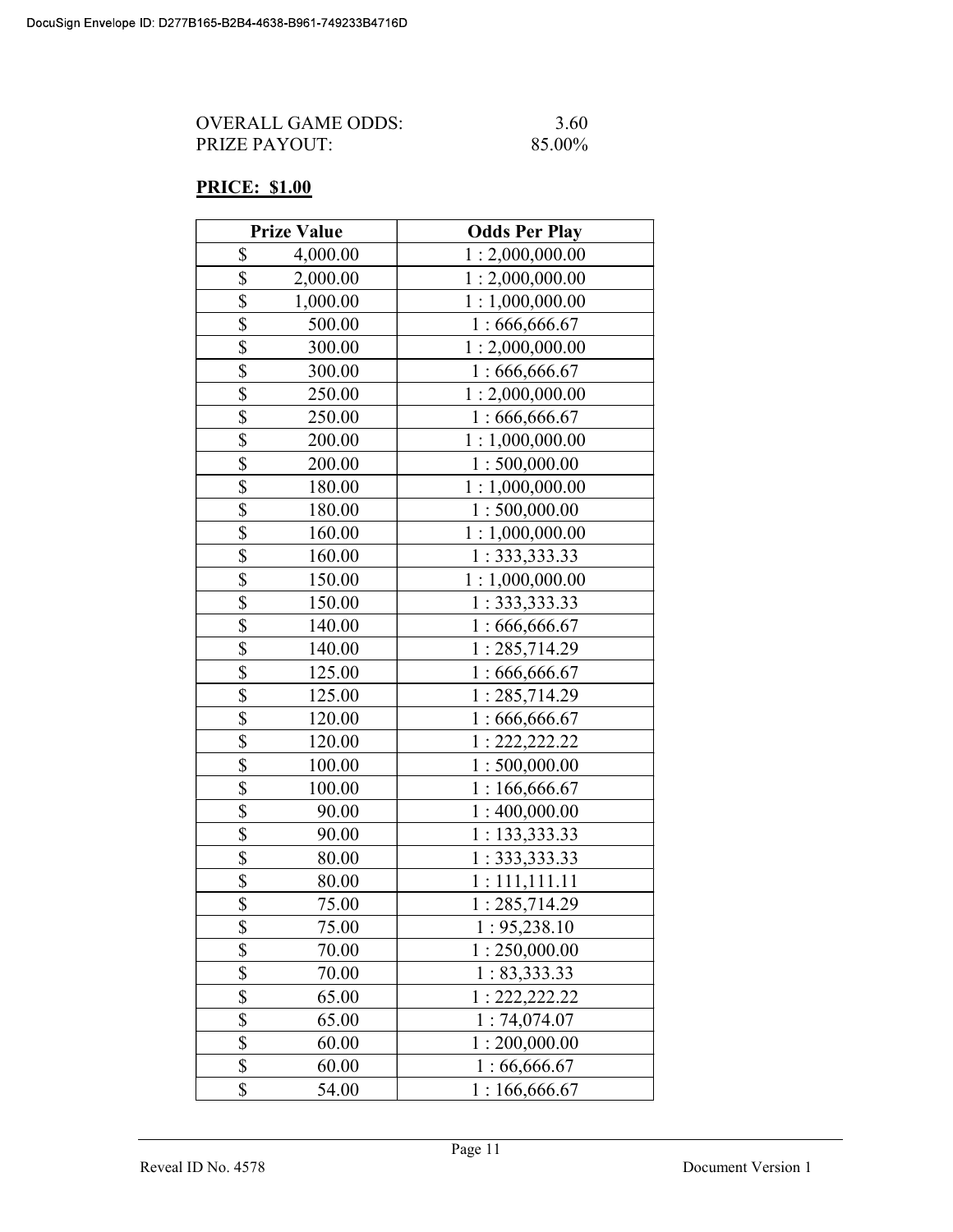|                 | <b>Prize Value</b> | <b>Odds Per Play</b> |
|-----------------|--------------------|----------------------|
| \$              | 54.00              | 1: 52, 631.58        |
| \$              | 50.00              | 1:52,631.58          |
| \$              | 50.00              | 1:17,857.14          |
| \$              | 48.00              | 1:40,000.00          |
| \$              | 48.00              | 1:13,333.33          |
| $\overline{\$}$ | 45.00              | 1:32,258.06          |
| \$              | 45.00              | 1:10,638.30          |
| \$              | 42.00              | 1:26,666.67          |
| \$              | 42.00              | 1:8,888.89           |
| \$              | 40.00              | 1:20,000.00          |
| \$              | 40.00              | 1:6,666.67           |
| \$              | 36.00              | 1:16,000.00          |
| \$              | 36.00              | 1: 5,333.33          |
| \$              | 35.00              | 1:10,638.30          |
| \$              | 35.00              | 1:3,558.72           |
| \$              | 32.00              | 1:8,000.00           |
| \$              | 32.00              | 1:2,666.67           |
| \$              | 30.00              | 1:6,410.26           |
| \$              | 30.00              | 1:2,132.20           |
| \$              | 28.00              | 1: 5,333.33          |
| \$              | 28.00              | 1:1,777.78           |
| \$              | 25.00              | 1:4,000.00           |
| \$              | 25.00              | 1:1,333.33           |
| \$              | 24.00              | 1:3,200.00           |
| \$              | 24.00              | 1:1,066.67           |
| \$              | 20.00              | 1:2,666.67           |
| \$              | 20.00              | 1:888.89             |
| \$              | 16.00              | 1:2,000.00           |
| \$              | 16.00              | 1:666.67             |
| \$              | 15.00              | 1:1,600.00           |
| \$              | 15.00              | 1: 533.33            |
| \$              | 12.00              | 1:1,333.33           |
| \$              | 12.00              | 1:444.44             |
| \$              | 10.00              | 1:8,000.00           |
| \$              | 10.00              | 1:2,666.67           |
| \$              | 9.00               | 1: 5,333.33          |
| $\overline{\$}$ | 9.00               | 1:1,777.78           |
| \$              | 8.00               | 1:3,200.00           |
| \$              | 8.00               | 1:1,066.67           |
| \$              | 7.00               | 1:1,600.00           |
| \$              | 7.00               | 1: 533.33            |
| \$              | 6.00               | 1:1,066.67           |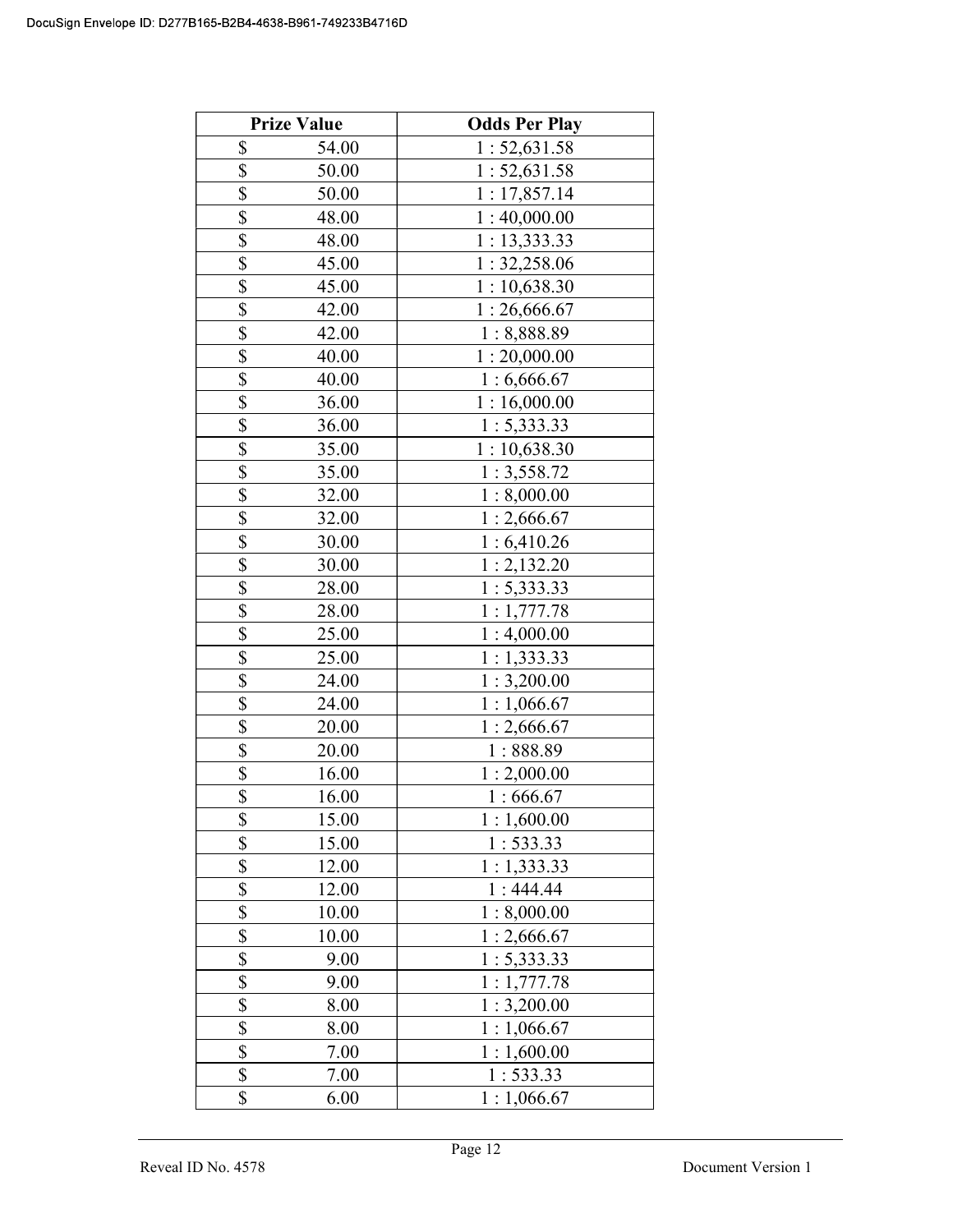| <b>Prize Value</b> | <b>Odds Per Play</b> |
|--------------------|----------------------|
| \$<br>6.00         | 1:355.56             |
| \$<br>5.00         | 1:800.00             |
| \$<br>5.00         | 1:266.67             |
| \$<br>4.00         | 1:320.00             |
| \$<br>4.00         | 1:106.67             |
| \$<br>3.00         | 1:160.00             |
| \$<br>3.00         | 1:53.33              |
| \$<br>2.00         | 1:36.16              |
| \$<br>2.00         | 1:12.05              |
| \$<br>1.00         | 1:9.87               |

## PRICE: \$2.00

|                 | <b>Prize Value</b> | <b>Odds Per Play</b> |
|-----------------|--------------------|----------------------|
| \$              | 8,000.00           | 1:2,000,000.00       |
| \$              | 4,000.00           | 1:2,000,000.00       |
| \$              | 2,000.00           | 1:1,000,000.00       |
| $\overline{\$}$ | 1,000.00           | 1:666,666.67         |
| \$              | 600.00             | 1:2,000,000.00       |
| \$              | 600.00             | 1:666,666.67         |
| \$              | 500.00             | 1:2,000,000.00       |
| \$              | 500.00             | 1:666,666.67         |
| $\overline{\$}$ | 400.00             | 1:1,000,000.00       |
| \$              | 400.00             | 1:500,000.00         |
| \$              | 360.00             | 1:1,000,000.00       |
| \$              | 360.00             | 1:500,000.00         |
| \$              | 320.00             | 1:1,000,000.00       |
| \$              | 320.00             | 1: 333, 333.33       |
| \$              | 300.00             | 1:1,000,000.00       |
| $\overline{\$}$ | 300.00             | 1:333,333.33         |
| \$              | 280.00             | 1:666,666.67         |
| \$              | 280.00             | 1:285,714.29         |
| $\overline{\$}$ | 250.00             | 1:666,666.67         |
| \$              | 250.00             | 1:285,714.29         |
| \$              | 240.00             | 1:666,666.67         |
| \$              | 240.00             | 1: 222, 222.22       |
| $\overline{\$}$ | 200.00             | 1:500,000.00         |
| \$              | 200.00             | 1:166,666.67         |
| \$              | 180.00             | 1:400,000.00         |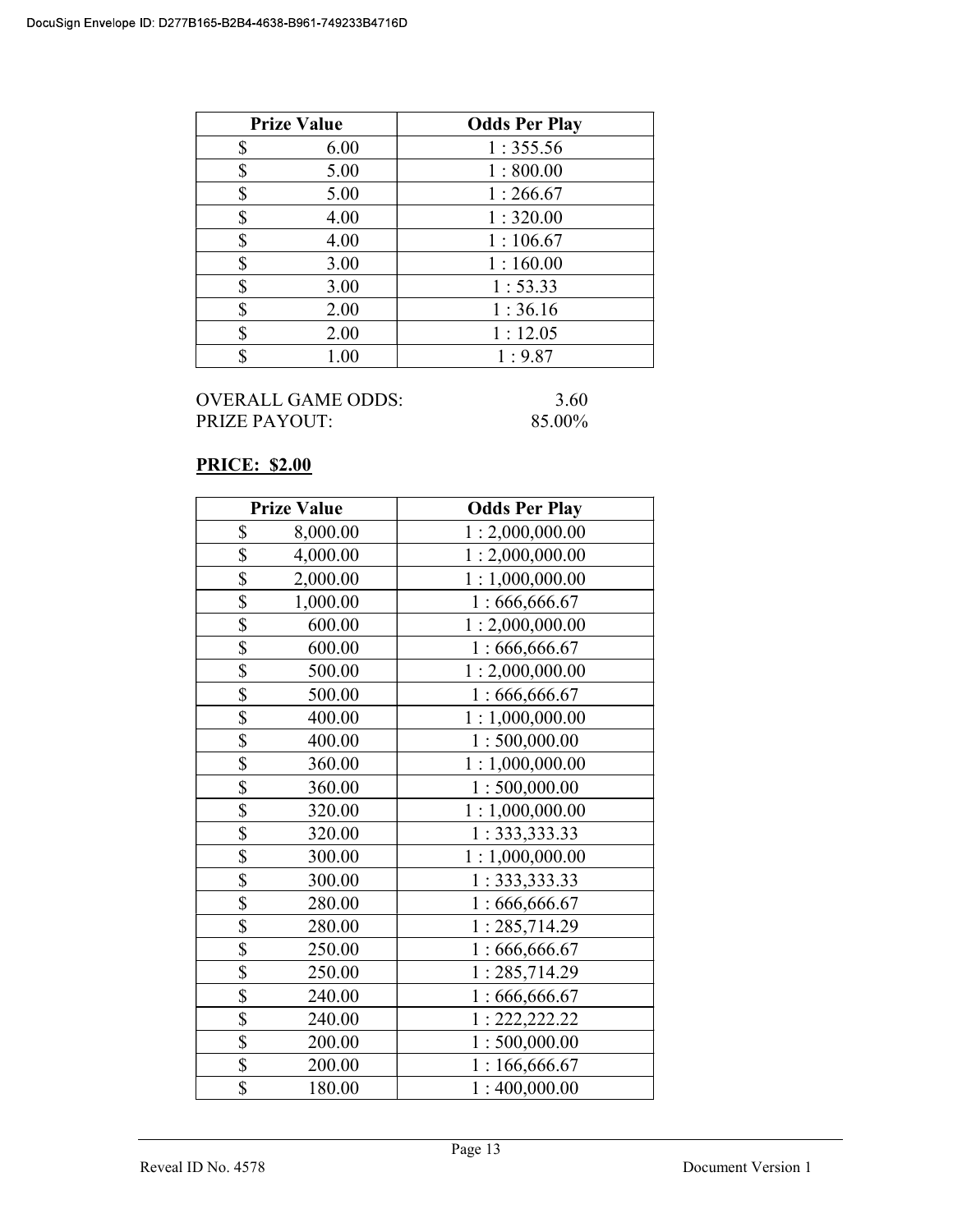|                         | <b>Prize Value</b> | <b>Odds Per Play</b> |
|-------------------------|--------------------|----------------------|
| \$                      | 180.00             | 1: 133,333.33        |
| \$                      | 160.00             | 1: 333, 333.33       |
| \$                      | 160.00             | 1:111,111.11         |
| \$                      | 150.00             | 1:285,714.29         |
| \$                      | 150.00             | 1: 95,238.10         |
| $\overline{\mathbb{S}}$ | 140.00             | 1:250,000.00         |
| \$                      | 140.00             | 1: 83,333.33         |
| $\overline{\mathbb{S}}$ | 130.00             | 1: 222, 222.22       |
| \$                      | 130.00             | 1:74,074.07          |
| \$                      | 120.00             | 1:200,000.00         |
| \$                      | 120.00             | 1:66,666.67          |
| \$                      | 108.00             | 1:166,666.67         |
| \$                      | 108.00             | 1:52,631.58          |
| \$                      | 100.00             | 1: 52, 631.58        |
| \$                      | 100.00             | 1: 17,857.14         |
| \$                      | 96.00              | 1:40,000.00          |
| \$                      | 96.00              | 1: 13, 333.33        |
| \$                      | 90.00              | 1: 32,258.06         |
| \$                      | 90.00              | 1:10,638.30          |
| \$                      | 84.00              | 1:26,666.67          |
| \$                      | 84.00              | 1:8,888.89           |
| \$                      | 80.00              | 1:20,000.00          |
| \$                      | 80.00              | 1:6,666.67           |
| \$                      | 72.00              | 1:16,000.00          |
| \$                      | 72.00              | 1: 5,333.33          |
| \$                      | 70.00              | 1:10,638.30          |
| \$                      | 70.00              | 1:3,558.72           |
| \$                      | 64.00              | 1:8,000.00           |
| \$                      | 64.00              | 1:2,666.67           |
| \$                      | 60.00              | 1:6,410.26           |
| \$                      | 60.00              | 1:2,132.20           |
| \$                      | 56.00              | 1: 5,333.33          |
| \$                      | 56.00              | 1:1,777.78           |
| \$                      | 50.00              | 1:4,000.00           |
| \$                      | 50.00              | 1:1,333.33           |
| \$                      | 48.00              | 1:3,200.00           |
| $\overline{\$}$         | 48.00              | 1:1,066.67           |
| \$                      | 40.00              | 1:2,666.67           |
| \$                      | 40.00              | 1:888.89             |
| \$                      | 32.00              | 1:2,000.00           |
| \$                      | 32.00              | 1:666.67             |
| \$                      | 30.00              | 1:1,600.00           |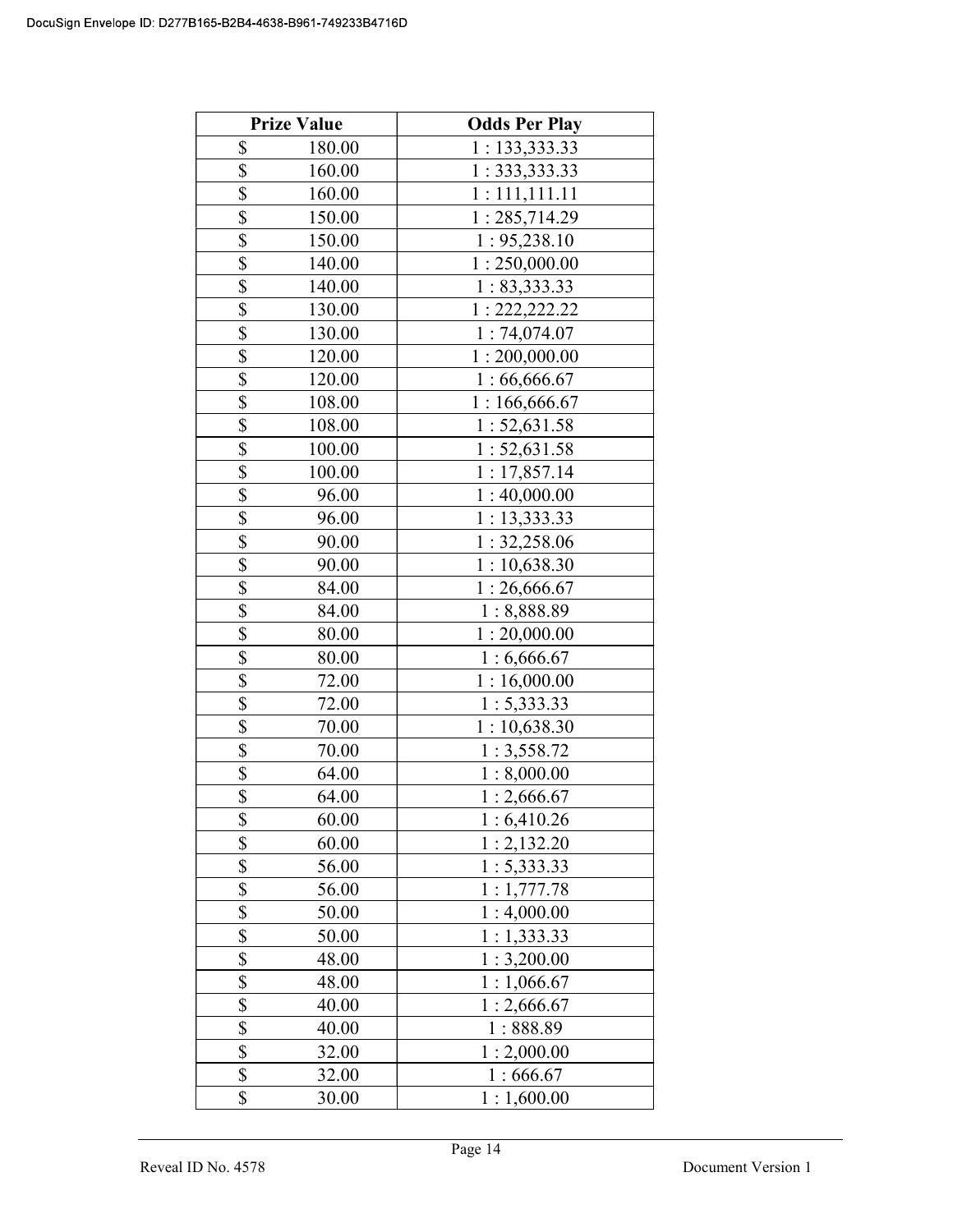|                 | <b>Prize Value</b> | <b>Odds Per Play</b> |
|-----------------|--------------------|----------------------|
| \$              | 30.00              | 1:533.33             |
| \$              | 24.00              | 1:1,333.33           |
| \$              | 24.00              | 1:444.44             |
| \$              | 20.00              | 1:8,000.00           |
| \$              | 20.00              | 1:2,666.67           |
| $\overline{\$}$ | 18.00              | 1: 5,333.33          |
| \$              | 18.00              | 1:1,777.78           |
| \$              | 16.00              | 1:3,200.00           |
| \$              | 16.00              | 1:1,066.67           |
| \$              | 14.00              | 1:1,600.00           |
| \$              | 14.00              | 1:533.33             |
| \$              | 12.00              | 1:1,066.67           |
| \$              | 12.00              | 1:355.56             |
| $\overline{\$}$ | 10.00              | 1:800.00             |
| \$              | 10.00              | 1:266.67             |
| \$              | 8.00               | 1:320.00             |
| \$              | 8.00               | 1:106.67             |
| \$              | 6.00               | 1:160.00             |
| $\overline{\$}$ | 6.00               | 1:53.33              |
| \$              | 4.00               | 1:36.16              |
| \$              | 4.00               | 1:12.05              |
| \$              | 2.00               | 1:9.87               |

### OVERALL GAME ODDS: 3.60 PRIZE PAYOUT: 85.00%

### PRICE: \$3.00

| <b>Prize Value</b> | <b>Odds Per Play</b> |
|--------------------|----------------------|
| 12,000.00<br>\$    | 1:2,000,000.00       |
| 6,000.00<br>\$     | 1:2,000,000.00       |
| 3,000.00<br>\$     | 1:1,000,000.00       |
| \$<br>1,500.00     | 1:666,666.67         |
| \$<br>900.00       | 1:2,000,000.00       |
| \$<br>900.00       | 1:666,666.67         |
| \$<br>750.00       | 1:2,000,000.00       |
| \$<br>750.00       | 1:666,666.67         |
| \$<br>600.00       | 1:1,000,000.00       |
| \$<br>600.00       | 1:500,000.00         |
| \$<br>540.00       | 1:1,000,000.00       |
| \$<br>540.00       | 1:500,000.00         |
| \$<br>480.00       | 1:1,000,000.00       |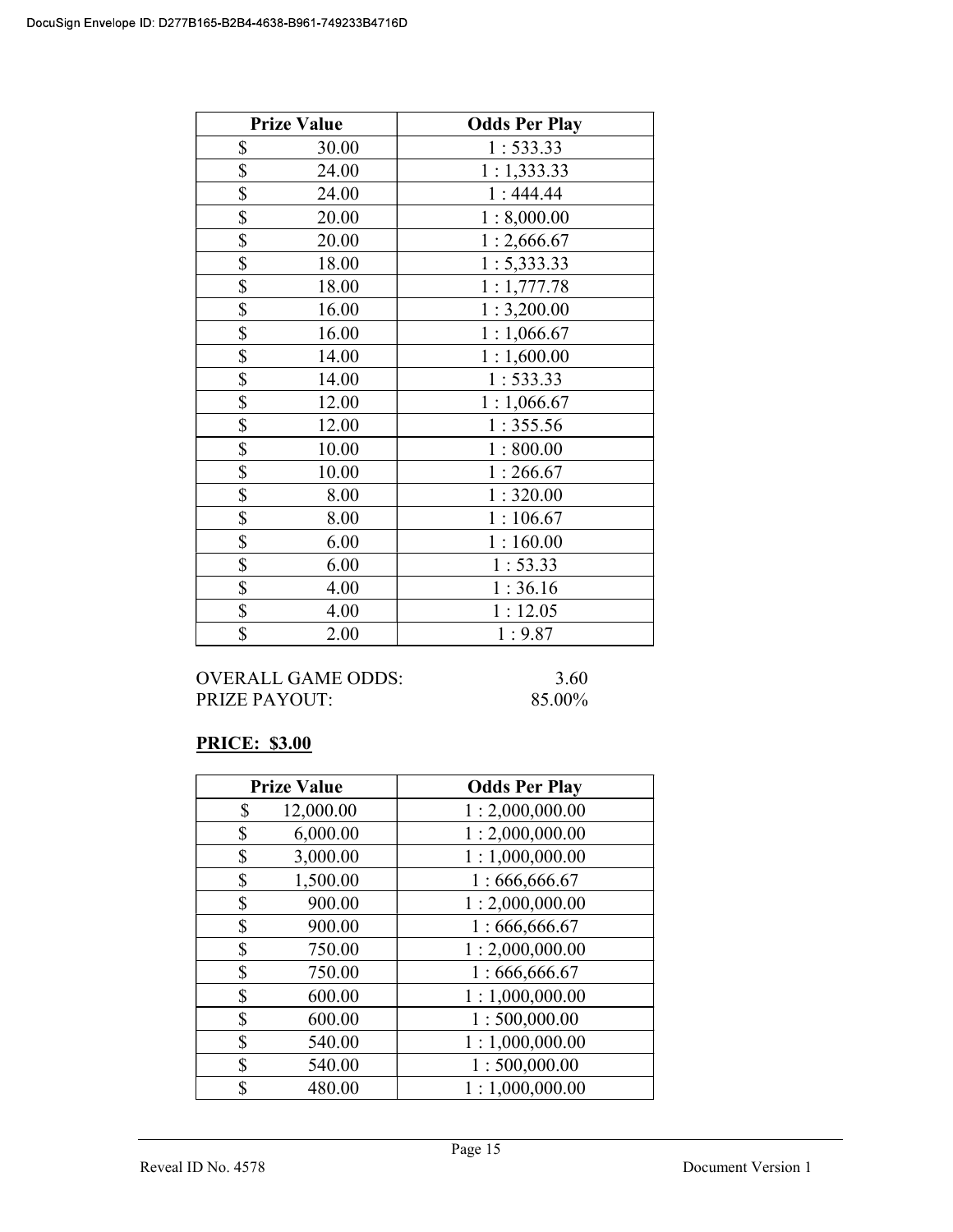|                         | <b>Prize Value</b> | <b>Odds Per Play</b> |
|-------------------------|--------------------|----------------------|
| \$                      | 480.00             | 1: 333, 333.33       |
| \$                      | 450.00             | 1:1,000,000.00       |
| \$                      | 450.00             | 1: 333, 333.33       |
| \$                      | 420.00             | 1:666,666.67         |
| \$                      | 420.00             | 1:285,714.29         |
| $\overline{\mathbb{S}}$ | 375.00             | 1:666,666.67         |
| \$                      | 375.00             | 1:285,714.29         |
| \$                      | 360.00             | 1:666,666.67         |
| \$                      | 360.00             | 1: 222, 222.22       |
| \$                      | 300.00             | 1:500,000.00         |
| \$                      | 300.00             | 1:166,666.67         |
| \$                      | 270.00             | 1:400,000.00         |
| $\overline{\mathbb{S}}$ | 270.00             | 1: 133, 333.33       |
| $\overline{\mathbb{S}}$ | 240.00             | 1: 333, 333.33       |
| $\overline{\mathbb{S}}$ | 240.00             | 1:111,111.11         |
| $\overline{\mathbb{S}}$ | 225.00             | 1:285,714.29         |
| \$                      | 225.00             | 1: 95,238.10         |
| \$                      | 210.00             | 1:250,000.00         |
| \$                      | 210.00             | 1: 83,333.33         |
| \$                      | 195.00             | 1: 222, 222.22       |
| \$                      | 195.00             | 1:74,074.07          |
| \$                      | 180.00             | 1:200,000.00         |
| \$                      | 180.00             | 1:66,666.67          |
| \$                      | 162.00             | 1:166,666.67         |
| \$                      | 162.00             | 1:52,631.58          |
| \$                      | 150.00             | 1: 52, 631.58        |
| \$                      | 150.00             | 1:17,857.14          |
| \$                      | 144.00             | 1:40,000.00          |
| \$                      | 144.00             | 1:13,333.33          |
| \$                      | 135.00             | 1: 32,258.06         |
| \$                      | 135.00             | 10,638.30            |
| \$                      | 126.00             | 1:26,666.67          |
| \$                      | 126.00             | : 8,888.89           |
| \$                      | 120.00             | 1:20,000.00          |
| \$                      | 120.00             | : 6,666.67           |
| \$                      | 108.00             | 1:16,000.00          |
| $\overline{\mathbb{S}}$ | 108.00             | 1:5,333.33           |
| \$                      | 105.00             | 1:10,638.30          |
| \$                      | 105.00             | 1:3,558.72           |
| \$                      | 96.00              | 1:8,000.00           |
| \$                      | 96.00              | 1:2,666.67           |
| \$                      | 90.00              | 1:6,410.26           |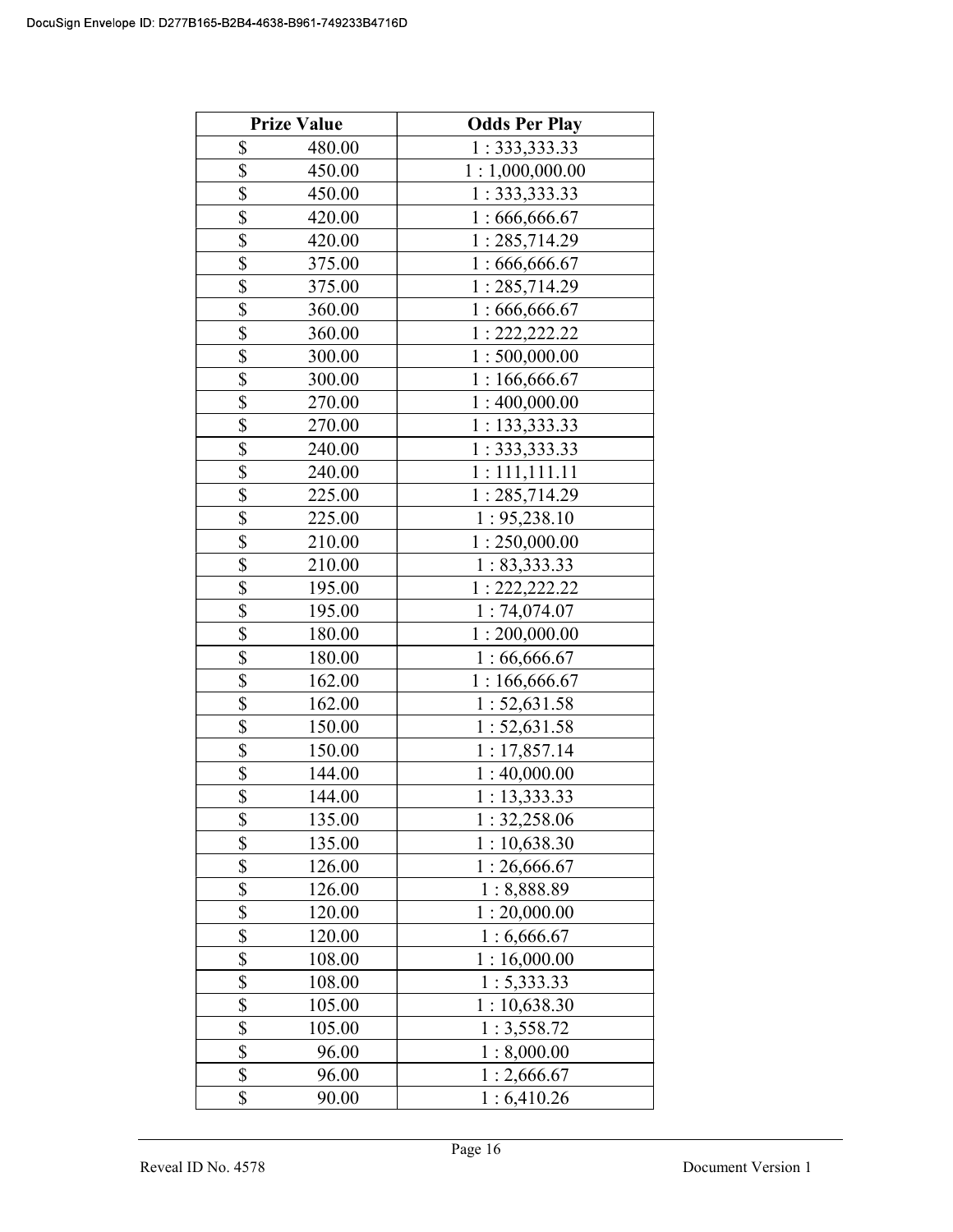|                          | <b>Prize Value</b> | <b>Odds Per Play</b> |
|--------------------------|--------------------|----------------------|
| \$                       | 90.00              | 1:2,132.20           |
| \$                       | 84.00              | 1: 5,333.33          |
| \$                       | 84.00              | 1:1,777.78           |
| \$                       | 75.00              | 1:4,000.00           |
| $\overline{\$}$          | 75.00              | 1:1,333.33           |
| \$                       | 72.00              | 1:3,200.00           |
| \$                       | 72.00              | 1:1,066.67           |
| \$                       | 60.00              | 1:2,666.67           |
| $\overline{\mathcal{S}}$ | 60.00              | 1:888.89             |
| $\overline{\$}$          | 48.00              | 1:2,000.00           |
| \$                       | 48.00              | 1:666.67             |
| \$                       | 45.00              | 1:1,600.00           |
| \$                       | 45.00              | 1: 533.33            |
| \$                       | 36.00              | 1:1,333.33           |
| \$                       | 36.00              | 1:444.44             |
| \$                       | 30.00              | 1:8,000.00           |
| \$                       | 30.00              | 1:2,666.67           |
| $\overline{\$}$          | 27.00              | 1:5,333.33           |
| $\overline{\$}$          | 27.00              | 1:1,777.78           |
| \$                       | 24.00              | 1:3,200.00           |
| \$                       | 24.00              | 1:1,066.67           |
| \$                       | 21.00              | 1:1,600.00           |
| \$                       | 21.00              | 1:533.33             |
| \$                       | 18.00              | 1:1,066.67           |
| \$                       | 18.00              | 1:355.56             |
| \$                       | 15.00              | 1:800.00             |
| \$                       | 15.00              | 1:266.67             |
| \$                       | 12.00              | 1:320.00             |
| \$                       | 12.00              | 1:106.67             |
| \$                       | 9.00               | 1:160.00             |
| \$                       | 9.00               | 1:53.33              |
| \$                       | 6.00               | 1:36.16              |
| \$                       | 6.00               | 1:12.05              |
| \$                       | 3.00               | 1:9.87               |

| OVERALL GAME ODDS: | 3.60   |
|--------------------|--------|
| PRIZE PAYOUT:      | 85.00% |

## PRICE: \$5.00

| <b>Prize Value</b> | <b>Odds Per Play</b> |
|--------------------|----------------------|
| 20,000.00          | 1:2,000,000.00       |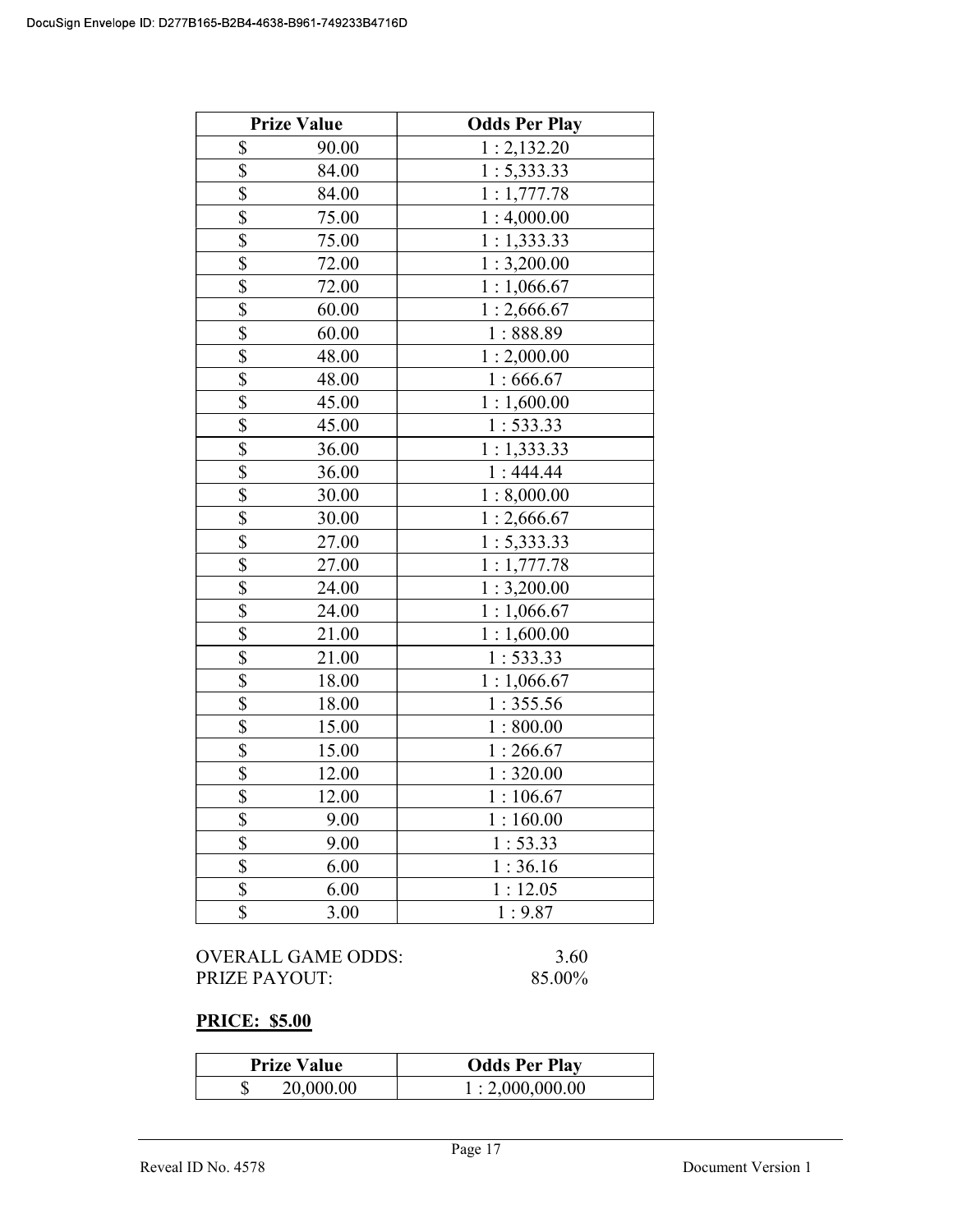|                         | <b>Prize Value</b> | <b>Odds Per Play</b> |
|-------------------------|--------------------|----------------------|
| \$                      | 10,000.00          | 1:2,000,000.00       |
| $\overline{\$}$         | 5,000.00           | 1:1,000,000.00       |
| $\overline{\$}$         | 2,500.00           | 1:666,666.67         |
| \$                      | 1,500.00           | 1:2,000,000.00       |
| $\overline{\$}$         | 1,500.00           | 1:666,666.67         |
| \$                      | 1,250.00           | 1:2,000,000.00       |
| \$                      | 1,250.00           | 1:666,666.67         |
| \$                      | 1,000.00           | 1:1,000,000.00       |
| \$                      | 1,000.00           | 1:500,000.00         |
| $\overline{\$}$         | 900.00             | 1:1,000,000.00       |
| \$                      | 900.00             | 1:500,000.00         |
| $\overline{\mathbb{S}}$ | 800.00             | 1:1,000,000.00       |
| \$                      | 800.00             | 1: 333, 333.33       |
| \$                      | 750.00             | 1:1,000,000.00       |
| \$                      | 750.00             | 1: 333, 333.33       |
| \$                      | 700.00             | 1:666,666.67         |
| \$                      | 700.00             | 1:285,714.29         |
| $\overline{\mathbb{S}}$ | 625.00             | 1:666,666.67         |
| $\overline{\mathbb{S}}$ | 625.00             | 1:285,714.29         |
| \$                      | 600.00             | 1:666,666.67         |
| \$                      | 600.00             | 1: 222, 222.22       |
| \$                      | 500.00             | 1:500,000.00         |
| \$                      | 500.00             | 1:166,666.67         |
| \$                      | 450.00             | 1:400,000.00         |
| \$                      | 450.00             | 1: 133, 333.33       |
| \$                      | 400.00             | 1: 333, 333.33       |
| \$                      | 400.00             | 1:111,111.11         |
| \$                      | 375.00             | 1:285,714.29         |
| $\overline{\mathbb{S}}$ | 375.00             | 1:95,238.10          |
| \$                      | 350.00             | 1:250,000.00         |
| \$                      | 350.00             | 1: 83,333.33         |
| \$                      | 325.00             | 1: 222, 222.22       |
| \$                      | 325.00             | 1:74,074.07          |
| \$                      | 300.00             | 1:200,000.00         |
| $\overline{\mathbb{S}}$ | 300.00             | 1:66,666.67          |
| \$                      | 270.00             | 1:166,666.67         |
| \$                      | 270.00             | 1: 52, 631.58        |
| \$                      | 250.00             | 1:52,631.58          |
| \$                      | 250.00             | 1: 17,857.14         |
| \$                      | 240.00             | 1:40,000.00          |
| \$                      | 240.00             | 1: 13, 333.33        |
| \$                      | 225.00             | 1: 32,258.06         |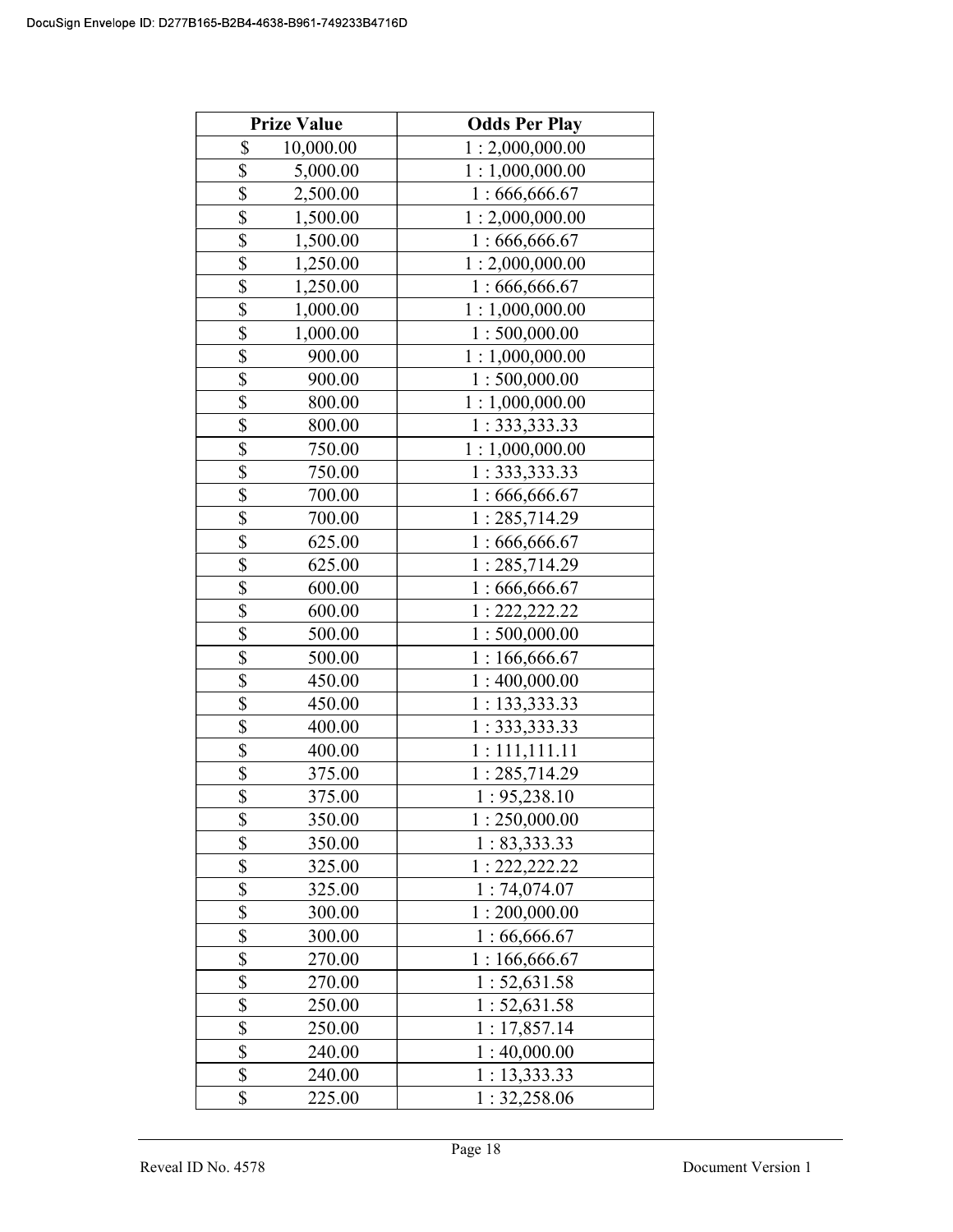|                         | <b>Prize Value</b> | <b>Odds Per Play</b> |
|-------------------------|--------------------|----------------------|
| \$                      | 225.00             | 1:10,638.30          |
| \$                      | 210.00             | 1:26,666.67          |
| \$                      | 210.00             | 1:8,888.89           |
| \$                      | 200.00             | 1:20,000.00          |
| \$                      | 200.00             | 1:6,666.67           |
| \$                      | 180.00             | 1:16,000.00          |
| \$                      | 180.00             | 1: 5,333.33          |
| $\overline{\$}$         | 175.00             | 1:10,638.30          |
| \$                      | 175.00             | 1:3,558.72           |
| \$                      | 160.00             | 1:8,000.00           |
| \$                      | 160.00             | 1:2,666.67           |
| \$                      | 150.00             | 1:6,410.26           |
| \$                      | 150.00             | 1:2,132.20           |
| $\overline{\$}$         | 140.00             | 1: 5,333.33          |
| $\overline{\mathbb{S}}$ | 140.00             | 1:1,777.78           |
| $\overline{\mathbb{S}}$ | 125.00             | 1:4,000.00           |
| \$                      | 125.00             | 1:1,333.33           |
| \$                      | 120.00             | 1:3,200.00           |
| \$                      | 120.00             | 1:1,066.67           |
| \$                      | 100.00             | 1:2,666.67           |
| \$                      | 100.00             | 1:888.89             |
| $\overline{\$}$         | 80.00              | 1:2,000.00           |
| \$                      | 80.00              | 1:666.67             |
| \$                      | 75.00              | 1:1,600.00           |
| \$                      | 75.00              | 1: 533.33            |
| \$                      | 60.00              | 1:1,333.33           |
| \$                      | 60.00              | 1:444.44             |
| \$                      | 50.00              | 1:8,000.00           |
| $\overline{\mathbb{S}}$ | 50.00              | 1:2,666.67           |
| \$                      | 45.00              | 1: 5,333.33          |
| \$                      | 45.00              | 1:1,777.78           |
| \$                      | 40.00              | 1:3,200.00           |
| \$                      | 40.00              | 1:1,066.67           |
| \$                      | 35.00              | 1:1,600.00           |
| \$                      | 35.00              | 1: 533.33            |
| \$                      | 30.00              | 1:1,066.67           |
| $\overline{\mathbb{S}}$ | 30.00              | 1:355.56             |
| \$                      | 25.00              | 1:800.00             |
| \$                      | 25.00              | 1:266.67             |
| \$                      | 20.00              | 1:320.00             |
| \$                      | 20.00              | 1:106.67             |
| \$                      | 15.00              | 1:160.00             |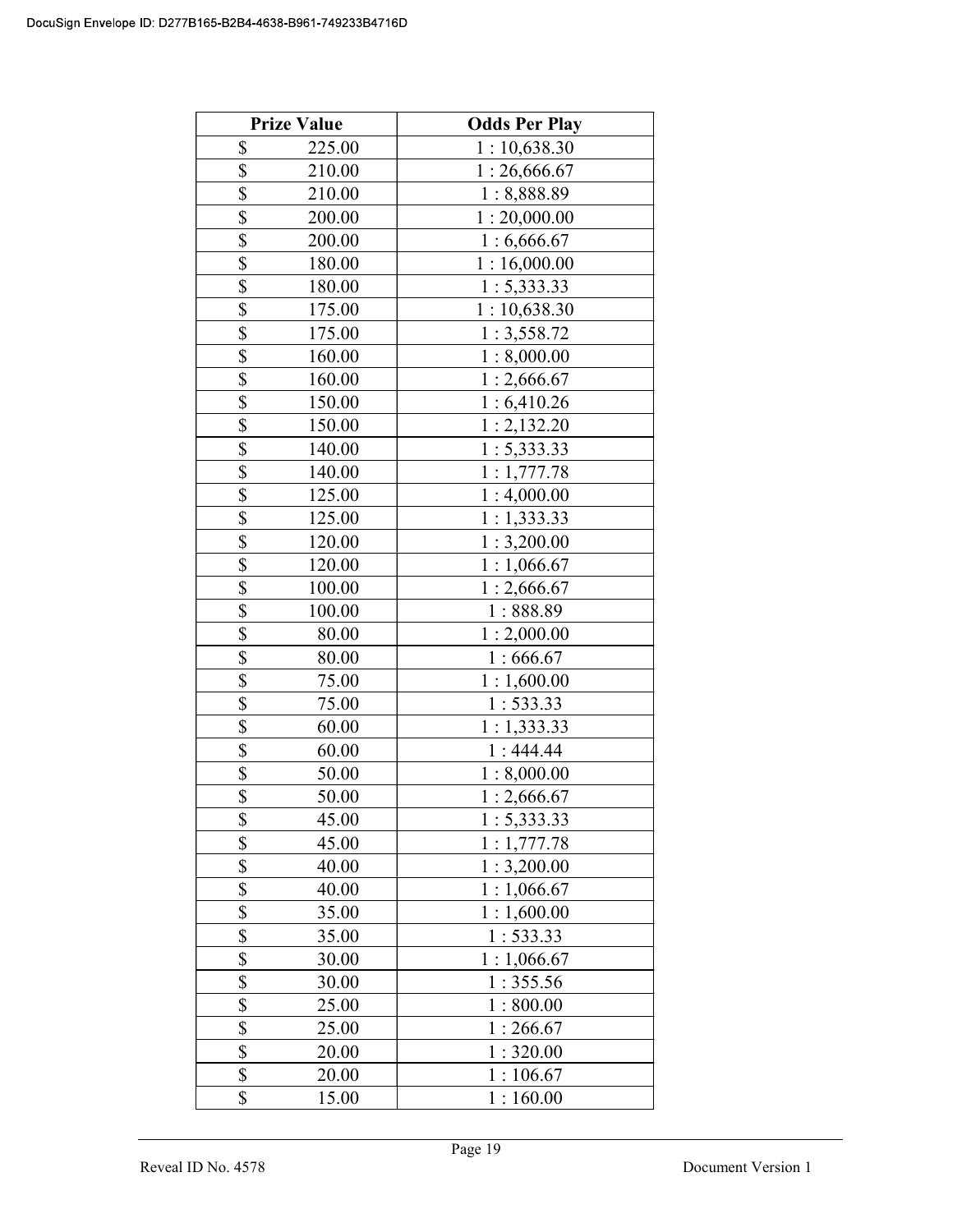| <b>Prize Value</b> | <b>Odds Per Play</b> |
|--------------------|----------------------|
| 15.00              | 1:53.33              |
| 10.00              | 1:36.16              |
| 10.00              | 1:12.05              |
| 5 NO               | 1:9.87               |

### PRICE: \$10.00

| <b>Prize Value</b>                  | <b>Odds Per Play</b> |
|-------------------------------------|----------------------|
| \$<br>40,000.00                     | 1:2,000,000.00       |
| \$<br>20,000.00                     | 1:2,000,000.00       |
| \$<br>10,000.00                     | 1:1,000,000.00       |
| \$<br>5,000.00                      | 1:666,666.67         |
| $\overline{\$}$<br>3,000.00         | 1:2,000,000.00       |
| $\overline{\mathbb{S}}$<br>3,000.00 | 1:666,666.67         |
| $\overline{\$}$<br>2,500.00         | 1:2,000,000.00       |
| $\overline{\mathbb{S}}$<br>2,500.00 | 1:666,666.67         |
| \$<br>2,000.00                      | 1:1,000,000.00       |
| $\overline{\mathbb{S}}$<br>2,000.00 | 1:500,000.00         |
| $\overline{\$}$<br>1,800.00         | 1:1,000,000.00       |
| $\overline{\$}$<br>1,800.00         | 1:500,000.00         |
| \$<br>1,600.00                      | 1:1,000,000.00       |
| $\overline{\$}$<br>1,600.00         | 1: 333, 333.33       |
| \$<br>1,500.00                      | 1:1,000,000.00       |
| \$<br>1,500.00                      | 1:333,333.33         |
| $\overline{\$}$<br>1,400.00         | 1:666,666.67         |
| \$<br>1,400.00                      | 1:285,714.29         |
| \$<br>1,250.00                      | 1:666,666.67         |
| \$<br>1,250.00                      | 1:285,714.29         |
| $\overline{\mathbb{S}}$<br>1,200.00 | 1:666,666.67         |
| $\overline{\$}$<br>1,200.00         | 1: 222, 222.22       |
| $\overline{\$}$<br>1,000.00         | 1:500,000.00         |
| \$<br>1,000.00                      | 1:166,666.67         |
| \$<br>900.00                        | 1:400,000.00         |
| $\overline{\$}$<br>900.00           | 1: 133,333.33        |
| $\frac{1}{2}$<br>800.00             | 1:333,333.33         |
| $\overline{\$}$<br>800.00           | 1:111,111.11         |
| $\overline{\$}$<br>750.00           | 1:285,714.29         |
| \$<br>750.00                        | 1: 95,238.10         |
| $\overline{\$}$<br>700.00           | 1:250,000.00         |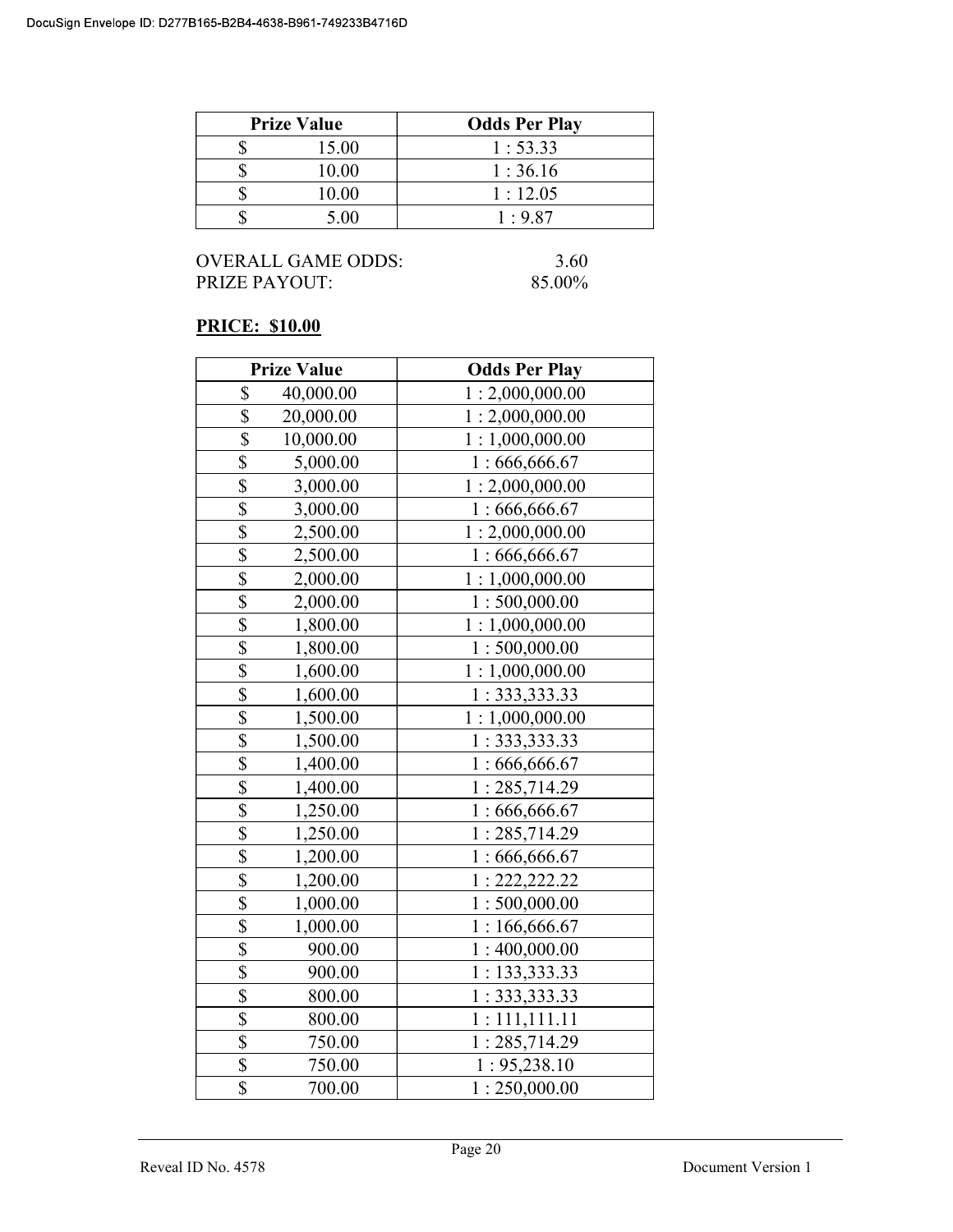|                         | <b>Prize Value</b> | <b>Odds Per Play</b> |
|-------------------------|--------------------|----------------------|
| \$                      | 700.00             | 1: 83,333.33         |
| $\overline{\$}$         | 650.00             | 1: 222, 222.22       |
| \$                      | 650.00             | 1:74,074.07          |
| $\overline{\$}$         | 600.00             | 1:200,000.00         |
| $\overline{\$}$         | 600.00             | 1:66,666.67          |
| \$                      | 540.00             | 1:166,666.67         |
| \$                      | 540.00             | 1:52,631.58          |
| \$                      | 500.00             | 1:52,631.58          |
| \$                      | 500.00             | 1: 17,857.14         |
| $\overline{\mathbb{S}}$ | 480.00             | 1:40,000.00          |
| $\overline{\$}$         | 480.00             | 1:13,333.33          |
| $\overline{\$}$         | 450.00             | 1: 32,258.06         |
| \$                      | 450.00             | 1:10,638.30          |
| \$                      | 420.00             | 1:26,666.67          |
| \$                      | 420.00             | 1:8,888.89           |
| \$                      | 400.00             | 1:20,000.00          |
| \$                      | 400.00             | 1:6,666.67           |
| \$                      | 360.00             | 1:16,000.00          |
| \$                      | 360.00             | 1:5,333.33           |
| \$                      | 350.00             | 1:10,638.30          |
| \$                      | 350.00             | 1:3,558.72           |
| \$                      | 320.00             | 1:8,000.00           |
| \$                      | 320.00             | 1:2,666.67           |
| \$                      | 300.00             | 1:6,410.26           |
| \$                      | 300.00             | 1:2,132.20           |
| \$                      | 280.00             | 1: 5,333.33          |
| \$                      | 280.00             | 1:1,777.78           |
| \$                      | 250.00             | 1:4,000.00           |
| \$                      | 250.00             | 1:1,333.33           |
| \$                      | 240.00             | 1:3,200.00           |
| \$                      | 240.00             | 1:1,066.67           |
| \$                      | 200.00             | 1:2,666.67           |
| \$                      | 200.00             | 1:888.89             |
| $\overline{\$}$         | 160.00             | 1:2,000.00           |
| $\overline{\$}$         | 160.00             | 1:666.67             |
| \$                      | 150.00             | 1:1,600.00           |
| \$                      | 150.00             | 1: 533.33            |
| \$                      | 120.00             | 1:1,333.33           |
| \$                      | 120.00             | 1:444.44             |
| \$                      | 100.00             | 1:8,000.00           |
| $\overline{\$}$         | 100.00             | 1:2,666.67           |
| \$                      | 90.00              | 1:5,333.33           |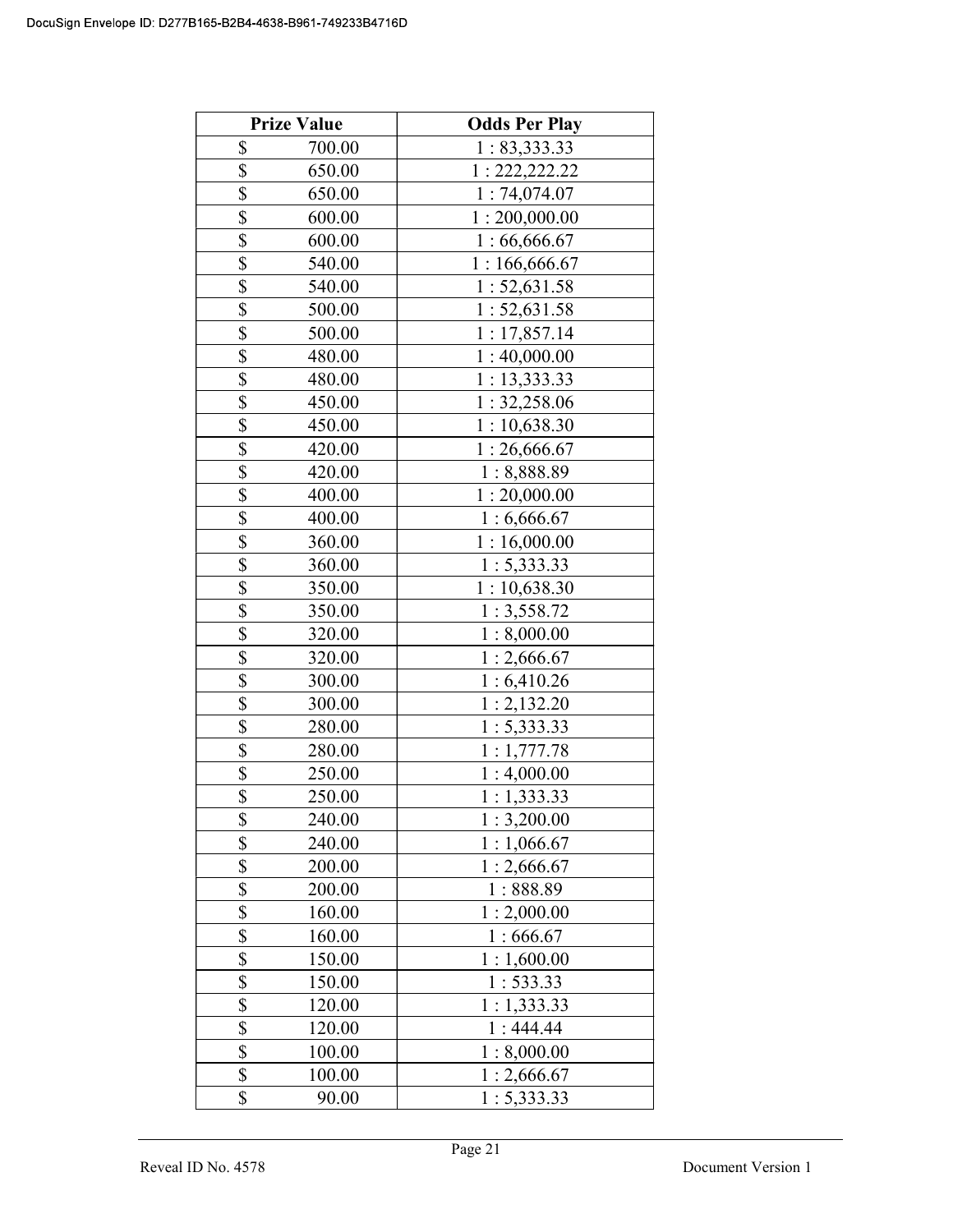| <b>Prize Value</b> | <b>Odds Per Play</b> |
|--------------------|----------------------|
| \$<br>90.00        | 1:1,777.78           |
| \$<br>80.00        | 1:3,200.00           |
| \$<br>80.00        | 1:1,066.67           |
| \$<br>70.00        | 1:1,600.00           |
| \$<br>70.00        | 1: 533.33            |
| \$<br>60.00        | 1:1,066.67           |
| \$<br>60.00        | 1:355.56             |
| \$<br>50.00        | 1:800.00             |
| \$<br>50.00        | 1:266.67             |
| \$<br>40.00        | 1:320.00             |
| \$<br>40.00        | 1:106.67             |
| \$<br>30.00        | 1:160.00             |
| \$<br>30.00        | 1:53.33              |
| \$<br>20.00        | 1:36.16              |
| \$<br>20.00        | 1:12.05              |
| \$<br>10.00        | 1:9.87               |

## PRICE: \$20.00

| <b>Prize Value</b> | <b>Odds Per Play</b> |
|--------------------|----------------------|
| \$<br>80,000.00    | 1:2,000,000.00       |
| \$<br>40,000.00    | 1:2,000,000.00       |
| \$<br>20,000.00    | 1:1,000,000.00       |
| \$<br>10,000.00    | 1:666,666.67         |
| \$<br>6,000.00     | 1:2,000,000.00       |
| \$<br>6,000.00     | 1:666,666.67         |
| \$<br>5,000.00     | 1:2,000,000.00       |
| \$<br>5,000.00     | 1:666,666.67         |
| \$<br>4,000.00     | 1:1,000,000.00       |
| \$<br>4,000.00     | 1:500,000.00         |
| \$<br>3,600.00     | 1:1,000,000.00       |
| \$<br>3,600.00     | 1:500,000.00         |
| \$<br>3,200.00     | 1:1,000,000.00       |
| \$<br>3,200.00     | 1: 333, 333.33       |
| \$<br>3,000.00     | 1:1,000,000.00       |
| \$<br>3,000.00     | 1: 333, 333.33       |
| \$<br>2,800.00     | 1:666,666.67         |
| \$<br>2,800.00     | 1:285,714.29         |
| \$<br>2,500.00     | 1:666,666.67         |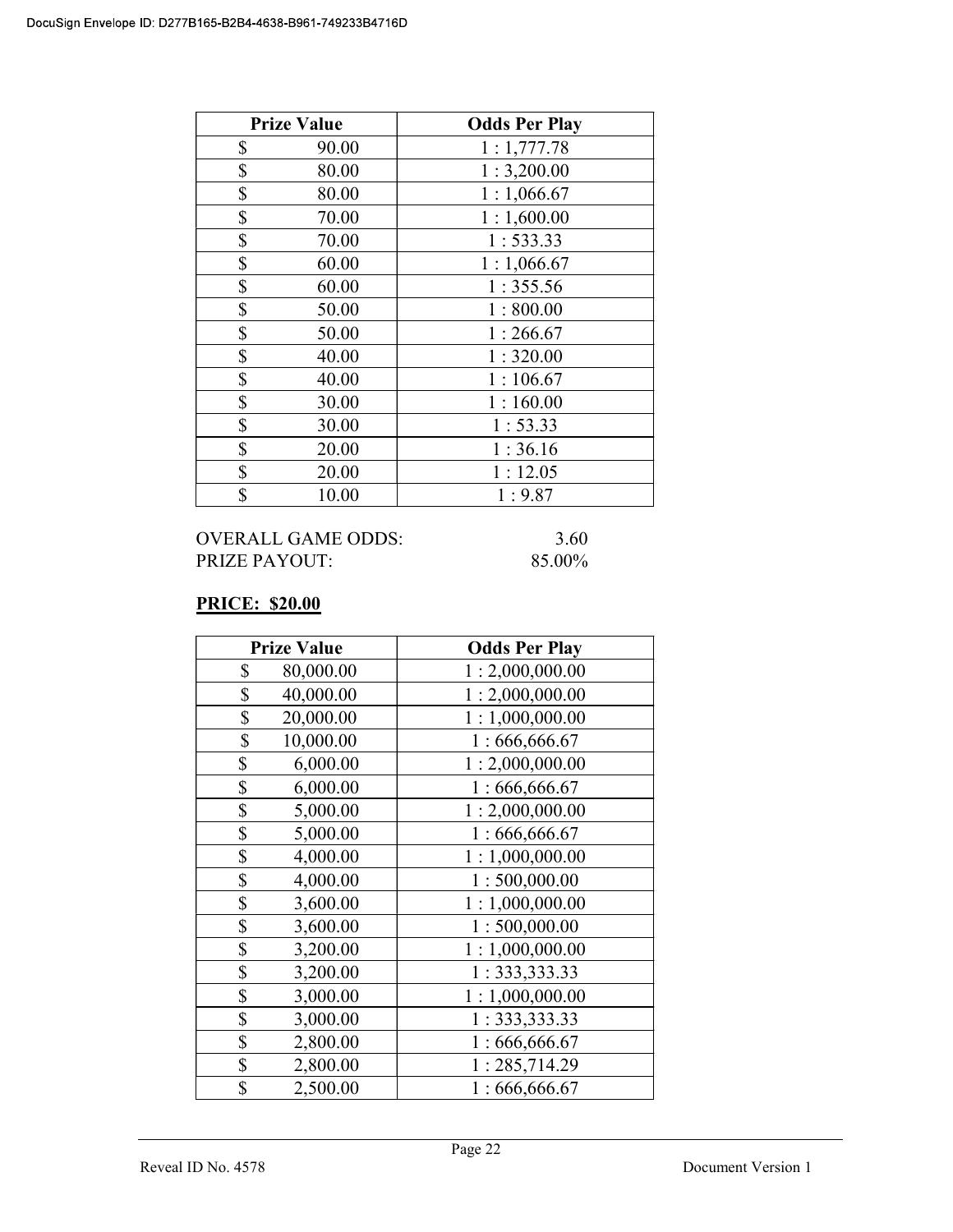|                         | <b>Prize Value</b> | <b>Odds Per Play</b> |
|-------------------------|--------------------|----------------------|
| \$                      | 2,500.00           | 1:285,714.29         |
| \$                      | 2,400.00           | 1:666,666.67         |
| \$                      | 2,400.00           | 1: 222, 222.22       |
| \$                      | 2,000.00           | 1:500,000.00         |
| \$                      | 2,000.00           | 1:166,666.67         |
| \$                      | 1,800.00           | 1:400,000.00         |
| \$                      | 1,800.00           | 1: 133,333.33        |
| \$                      | 1,600.00           | 1:333,333.33         |
| \$                      | 1,600.00           | 1:111,111.11         |
| \$                      | 1,500.00           | 1:285,714.29         |
| \$                      | 1,500.00           | 1: 95,238.10         |
| \$                      | 1,400.00           | 1:250,000.00         |
| \$                      | 1,400.00           | 1: 83,333.33         |
| \$                      | 1,300.00           | 1: 222, 222.22       |
| \$                      | 1,300.00           | 1:74,074.07          |
| \$                      | 1,200.00           | 1:200,000.00         |
| \$                      | 1,200.00           | 1:66,666.67          |
| \$                      | 1,080.00           | 1:166,666.67         |
| \$                      | 1,080.00           | 1:52,631.58          |
| \$                      | 1,000.00           | 1: 52, 631.58        |
| \$                      | 1,000.00           | 1:17,857.14          |
| \$                      | 960.00             | 1:40,000.00          |
| \$                      | 960.00             | 1:13,333.33          |
| \$                      | 900.00             | 1: 32,258.06         |
| \$                      | 900.00             | 1:10,638.30          |
| \$                      | 840.00             | 1:26,666.67          |
| \$                      | 840.00             | 1:8,888.89           |
| \$                      | 800.00             | 1:20,000.00          |
| $\overline{\mathbb{S}}$ | 800.00             | 1:6,666.67           |
| \$                      | 720.00             | 1:16,000.00          |
| \$                      | 720.00             | 1: 5,333.33          |
| \$                      | 700.00             | 1:10,638.30          |
| \$                      | 700.00             | 1:3,558.72           |
| \$                      | 640.00             | 1:8,000.00           |
| \$                      | 640.00             | 1:2,666.67           |
| \$                      | 600.00             | 1:6,410.26           |
| \$                      | 600.00             | 1:2,132.20           |
| \$                      | 560.00             | 1: 5,333.33          |
| \$                      | 560.00             | 1:1,777.78           |
| \$                      | 500.00             | 1:4,000.00           |
| \$                      | 500.00             | 1:1,333.33           |
| \$                      | 480.00             | 1:3,200.00           |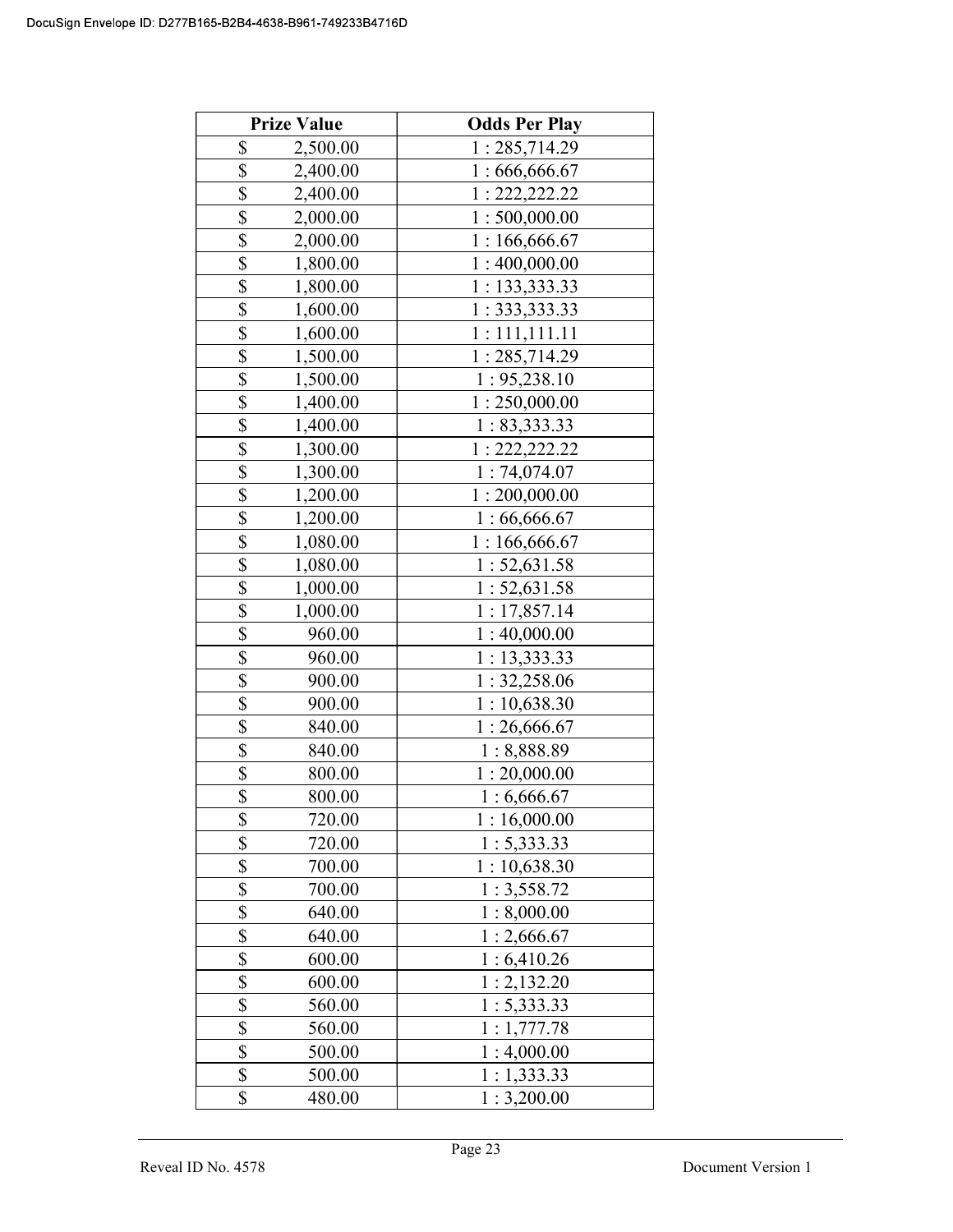|                         | <b>Prize Value</b> | <b>Odds Per Play</b> |
|-------------------------|--------------------|----------------------|
| \$                      | 480.00             | 1:1,066.67           |
| \$                      | 400.00             | 1:2,666.67           |
| $\overline{\$}$         | 400.00             | 1:888.89             |
| \$                      | 320.00             | 1:2,000.00           |
| $\overline{\$}$         | 320.00             | 1:666.67             |
| $\overline{\mathbb{S}}$ | 300.00             | 1:1,600.00           |
| $\overline{\$}$         | 300.00             | 1:533.33             |
| \$                      | 240.00             | 1:1,333.33           |
| $\overline{\$}$         | 240.00             | 1:444.44             |
| $\overline{\$}$         | 200.00             | 1:8,000.00           |
| $\overline{\$}$         | 200.00             | 1:2,666.67           |
| $\overline{\mathbb{S}}$ | 180.00             | 1: 5,333.33          |
| $\overline{\$}$         | 180.00             | 1:1,777.78           |
| \$                      | 160.00             | 1:3,200.00           |
| $\overline{\$}$         | 160.00             | 1:1,066.67           |
| $\overline{\mathbb{S}}$ | 140.00             | 1:1,600.00           |
| $\overline{\mathbb{S}}$ | 140.00             | 1: 533.33            |
| $\overline{\$}$         | 120.00             | 1:1,066.67           |
| $\overline{\$}$         | 120.00             | 1:355.56             |
| \$                      | 100.00             | 1:800.00             |
| $\overline{\mathbb{S}}$ | 100.00             | 1:266.67             |
| \$                      | 80.00              | 1:320.00             |
| $\overline{\$}$         | 80.00              | 1:106.67             |
| \$                      | 60.00              | 1:160.00             |
| $\overline{\$}$         | 60.00              | 1:53.33              |
| $\overline{\mathbb{S}}$ | 40.00              | 1:36.16              |
| \$                      | 40.00              | 1:12.05              |
| \$                      | 20.00              | 1:9.87               |

OVERALL GAME ODDS: 3.60 PRIZE PAYOUT: 85.00%

# 7. HOW TO CLAIM A PRIZE

Subject to all applicable state and federal laws, prizes won on an Instant Play Ticket must be claimed according to the process set out below and in the iLottery Terms of Use:

A. Prizes of \$600 or less are automatically deposited into the winner's account, subject to the prize winnings account limit. If the prize amount would cause the prize winnings account balance to exceed this limit, a check for the amount of the prize will be mailed to the address on file for the winner's account;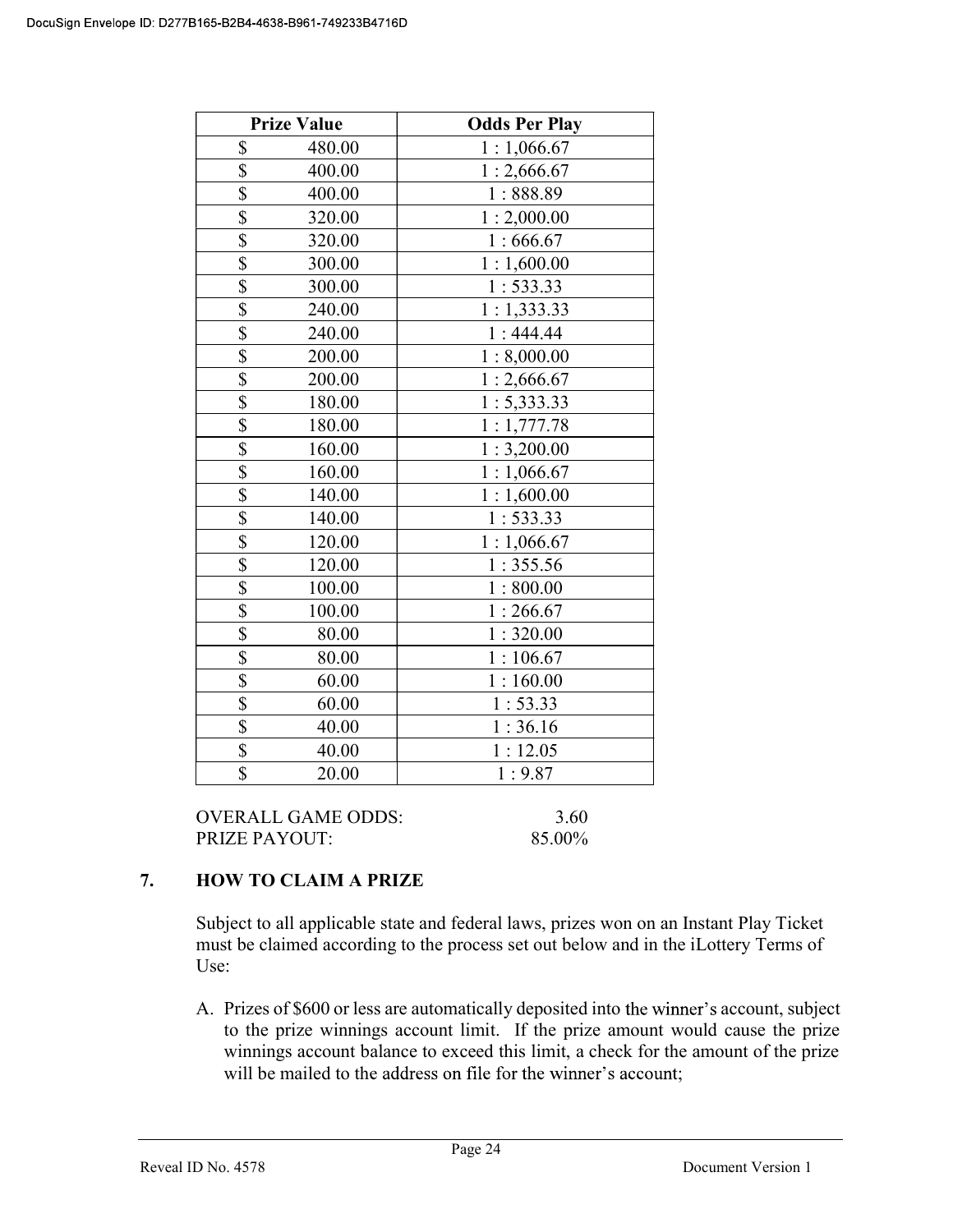- B. Prizes over \$600, and up to and including \$99,999.99, may be claimed online according to the process set out in the iLottery Terms of Use or claimed at Lottery headquarters; and
- C. Prizes of \$100,000 and over must be claimed at Lottery headquarters.

## 8. CLAIM PERIOD

 All prizes won on an Instant Play Ticket must be claimed no later than one hundred and eighty (180) days after the announced end of sales for the specific iLottery Instant Play Game. The game end date will be announced on the Website. If a valid claim is not made for a prize within the required time period, the prize shall constitute an unclaimed prize and addressed as provided in KRS 154A.110 (3). It is th responsibility to take all required steps to claim any prize. The Lottery is not liable for any damages or losses resulting from a player's failure to properly claim a prize.

## 9. TICKET VALIDATION REQUIREMENTS

In order to be a valid winning Instant Play Ticket, all transaction data must be recorded and verified as a winning Instant Play Ticket on the computer system of the Lottery or of its contractors or subcontractors, and the transaction data must satisfy all validation requirements in every respect. Any Ticket not passing all the validation requirements is void and is ineligible for any prize.

### 10. TAXES AND DEBT SET OFF

 Kentucky and federal withholding shall be withheld by the KLC from prize payments in such amounts as may be required, in accordance with applicable provisions of state and federal law. Prizes are subject to set off of certain debts as required by law.

## 11. DISPUTES

- A. In the event a dispute between the KLC and player occurs as to whether a prize has been won or paid, the President's decision is final. The President may, solely at his or her discretion, replace the disputed Instant Play Ticket(s) with an Instant Play Ticket or Tickets of equivalent sale price from a current KLC iLottery Instant Game or may refund the price. This shall be the sole and exclusive remedy of the purchaser in the event of such disputes.
- B. A claim may not be premised on human or electronic error in the communication, display, or transmission of data regardless of how that data is recorded, displayed, or transmitted. A claim may not be premised on any intentional human, electronic or other form of communication that was not authorized by the KLC.